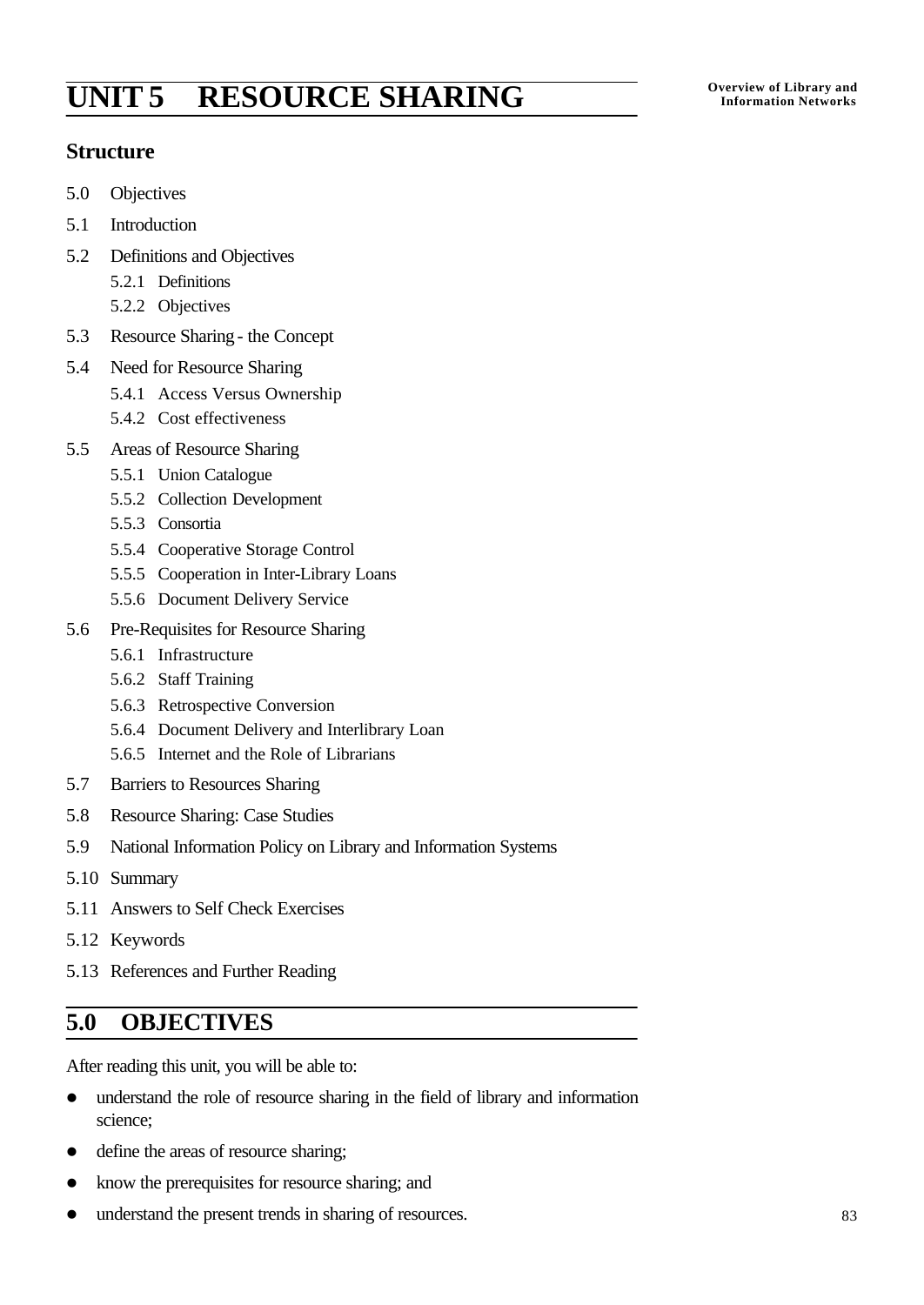### **Networks 5.1 INTRODUCTION**

The concept of resource sharing in libraries is as old as the librarianship itself. This has been used in different forms in different contexts. Library Cooperation, Inter-Library Loan, Consortia, Library Networks, etc, are the terms used in resource sharing. During the olden days it was called library cooperation and it mainly existed in the form of Inter-Library-Loan. After the 1960's, the term resource sharing has been widely used and practised. Resource sharing in the context of library and information centres includes all types and forms of resources and services, personnel, equipment, facilities, etc.

Libraries have shared their resources for many decades through formal and informal agreements using traditional means. During the past two decades, things have drastically changed due to more and more libraries automating their catalogues, acquiring resources in electronic form, and getting connected to one or the other network. This has resulted in easy accessing of the resources from the remote nodes adding a new dimension to the nature of library services. In a resources constrained environment, sharing of resources among libraries and providing services through resource sharing practices is gaining considerable importance. With the developments application of information technology tools, the sharing has become much easier. Due to resource crunch in the libraries, library managements have no other way out but to seek the cooperation of other libraries to meet the requirements of the clientele. In a nutshell, resource sharing is a method of overcoming the limitations of the individual libraries in respect of their resources by way of cooperation and coordination among participant libraries.

## **5.2 DEFINITIONS AND OBJECTIVES**

### **5.2.1 Definitions**

*"Resource Sharing is a sort of implied agreement amongst participating libraries wherein each participant is willing to share its resources with other members and in turn is privileged to share the resources of its partners."*

Another definition reads as

*"Resource sharing comprises transactions by which a library makes its materials or copies of its materials available to the clientele of another library upon request."*

According to Allen Kent

*"Resource sharing is a mode of operation whereby functions are shared in common by a number of libraries"*

### **5.2.2 Objectives**

The main objectives of resource sharing can be listed as:

- 1) Facilitating the sharing of resources in an efficient, timely and cost effective manner
- 2) Facilitating the utlization of resources to enhance the reader's ability to meet their information requirements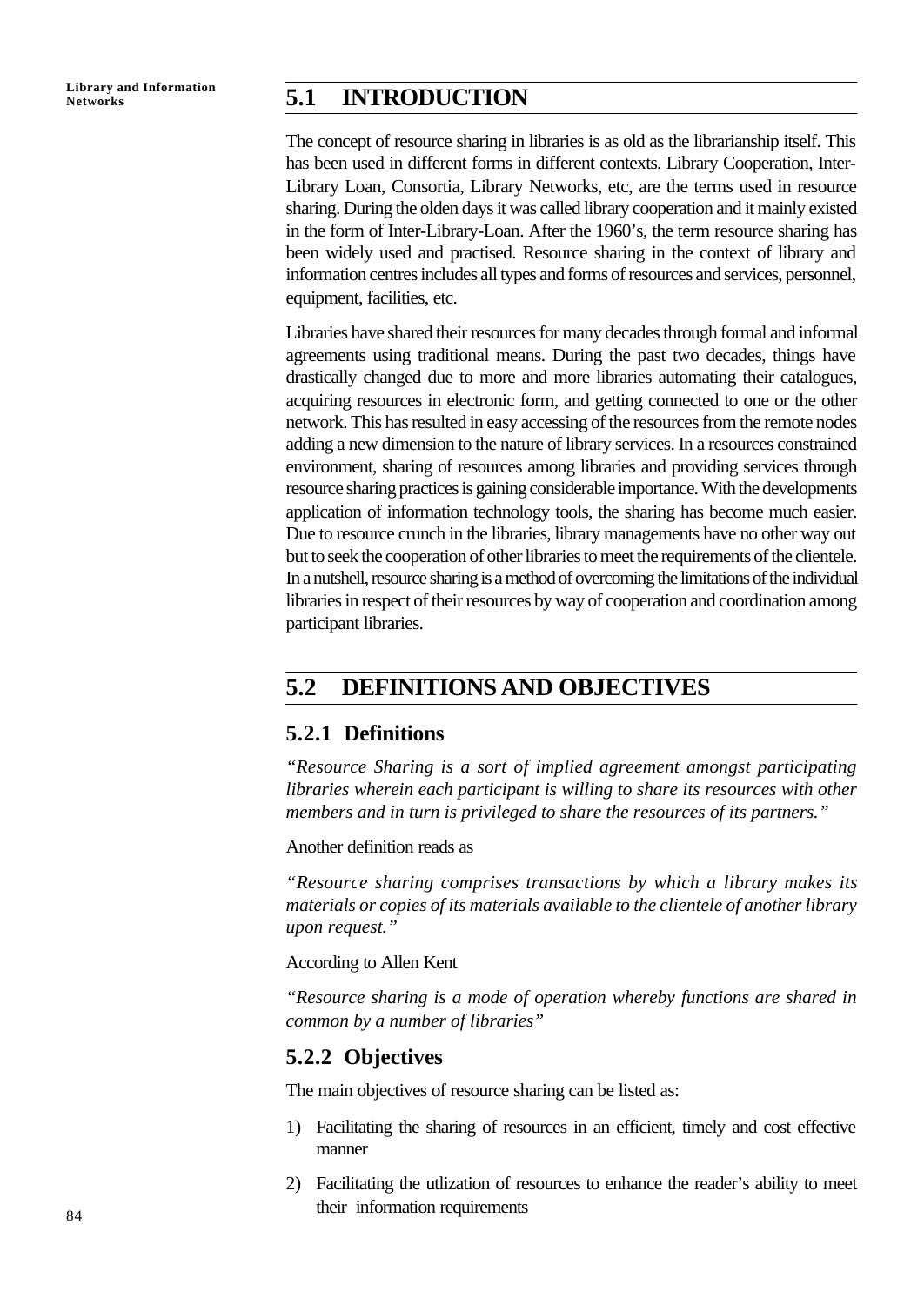- 3) Facilitating to users the which range of services available from many libraries
- 4) Promoting cooperative programmes and services of libraries with adequate resources
- **Overview of Library and Information Networks**

- 5) Providing communication among libraries
- 6) Increasing the access base for users
- 7) Avoiding the duplication of resources
- 8) Making overall improvements in library services.

These objectives can be achieved through networking of libraries and information centres using interactive computer systems and telecommunication facilities for the explicit purpose of resource sharing.

#### **Self Check Exercise**

1) What do you understand by resource sharing?. Discuss the objectives of resource sharing.

**Note:** 1) Write your answer in the space given below.

2) Check your answer with the answer given at the end of this unit.

..................................................................................................... ..................................................................................................... ..................................................................................................... ..................................................................................................... ..................................................................................................... .....................................................................................................

## **5.3 RESOURCE SHARING - THE CONCEPT**

In this era of information explosion and of the ever increasing demands of the clientele, no library in the world is self sufficient to meet the requirements of its users. The situation calls for optimum utilization through the sharing of resources among libraries. This dependence has given rise to the concept of resource sharing which was originally called library cooperation.

The term "library cooperation" allows one to achieve the objectives better by working together, whereas the resource sharing assumes a range of physical, intellectual, and conceptual resources on the one hand and a body of people with library and information needs on the other hand covering the activities involved in organizing the one into a set of optimum relationships to meet the needs of the other.

Resource sharing is basically sharing of resources of participating libraries on the basis of the agreement of cooperation for the purpose of sharing the resources of each other's materials. This entails not only to share the document resources but also facilitates, services, equipment and even the manpower among the participating libraries.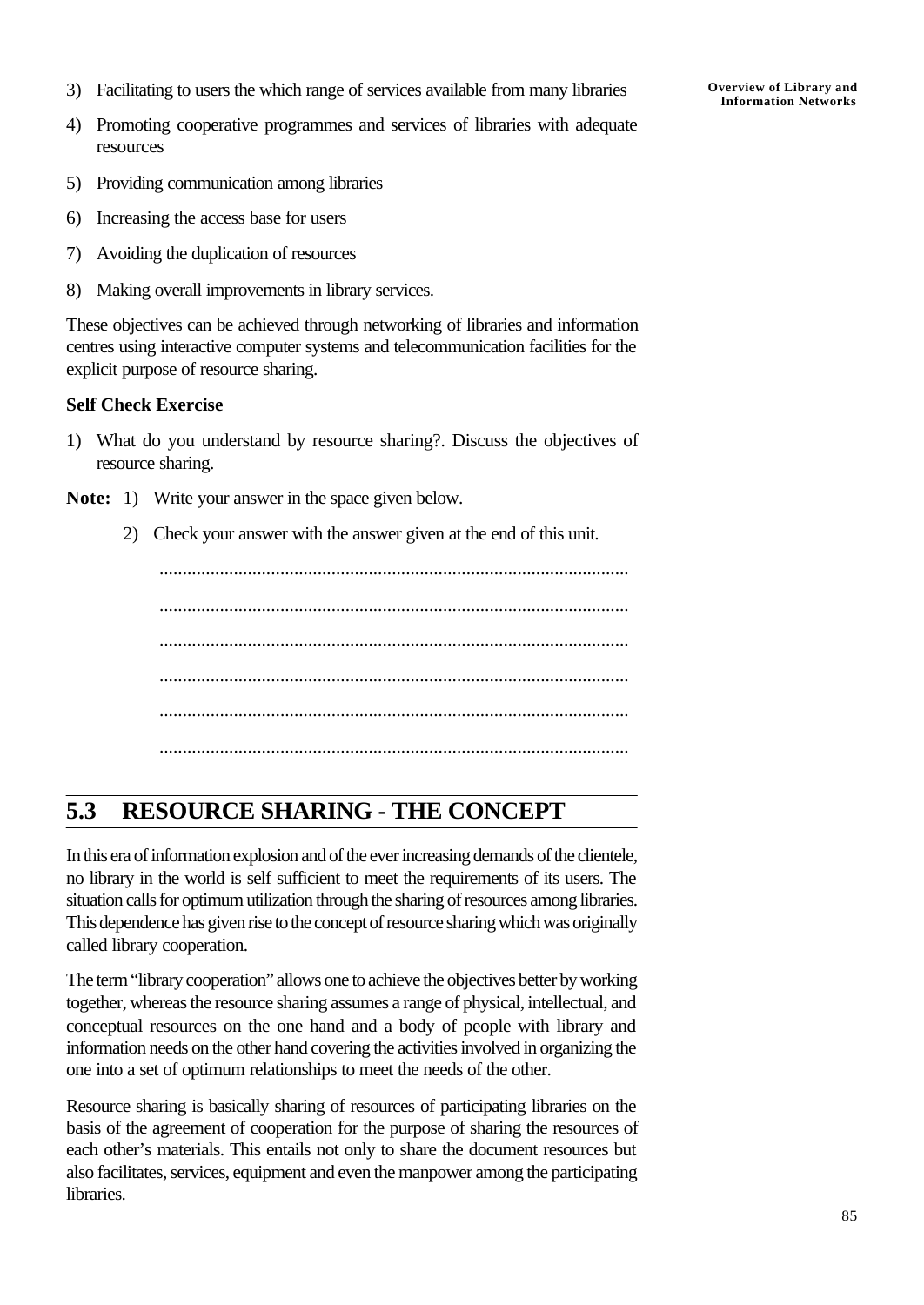The success of resource sharing essentially depends on:

- l Agreement among participating library administrators
- l Availability of union catalogues
- l Formation of consortia among the libraries
- Formation of computer communication networks among the libraries.

### **5.4 NEED FOR RESOURCE SHARING**

The rapid growth in world literature along with problems such as shrinking library budgets, steady increase in document prices, and depreciating currencies have made it increasingly difficult for individual libraries in developing countries to acquire and retain everything their users might like to read. These are a few of the challenges facing library and information professionals. Due to these challenges, no single library can meet all the requirements of its users. This calls for sharing of resources through cooperation.

The aim of any cooperative endeavour is to achieve what the members of the group cannot achieve individually. Resource sharing is considered to be, one of the pillars of modern librarianship. The availability of a variety of electronic tools for document identification such as access to online OPACs, publishers' catalogues, contents pages, and bibliographic databases has enhanced the awareness of library users about literature produced in their areas of interest.

The following are a few factors that force libraries to come together and share the resources:

- Continuous rise (nearly 15-20% every year) in the cost of reading materials of all types and in particular of scholarly journals
- Fluctuation in the conversion rate of the Indian rupee against major foreign currencies
- Growth of scholarly publications in every discipline
- Decline of library budgets every year
- Increasing demand from users
- Availability of technological solutions with the availability of computer and communication facilities
- Availability of various information sources in electronic form, particularly networked versions
- Formation of library networks, consortia etc.

### **5.4.1 Access Versus Ownership**

Most libraries have traditionally tried to own, resources as much as possible, because owning an item provides faster access to patrons compared to waiting to borrow or purchase on demand. However, the increased cost of maintaining a collection of primary sources and the increased demand for information has resulted in a shift of emphasis from ownership to access. The result has been an increased emphasis on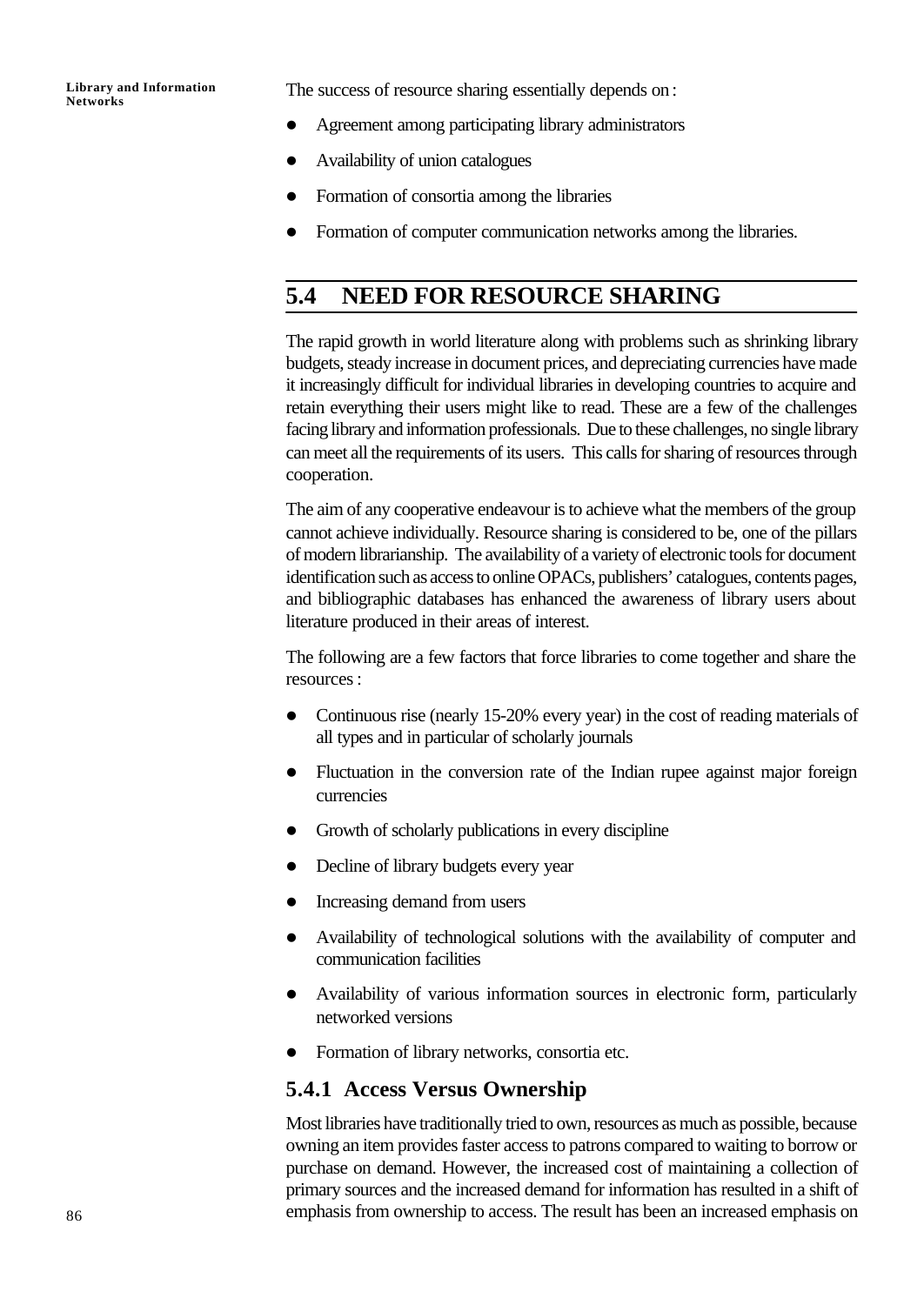cooperation and resource sharing aiming to replace acquisition by access. So local, regional, national and international networks have been established.

Libraries in India have so far been developed on traditional lines and more emphasis till now was given to ownership rather than to access. Now librarians have little or no choice but to initiate the transition from an ownership-bases model to a accessbased library model. Access versus ownership is "just in time" versus "just in case". We are witnessing the use of the Internet as a means of access to networked information resources, such as remote library catalogues, bibliographic databases, bulletin boards, newsgroups, electronic conferences and discussion groups. A library acts as a link or node within the total information network. The user accesses the immense information resources of the network(s) through this link, which it also has some additional or unique features that may be available to an individual otherwise.

Virtually all librarians are trying to balance these alternatives as they grapple with shrinking budgets and struggle to modify library policies that will meet their users' information needs.

### **5.4.2 Cost Effectiveness**

The resource sharing approach leads to cost effectiveness and better utilization of library resources. The tremendous advancement in information technology now offers many alternatives for networking and resource sharing among geographically dispersed and remotely located library and information centres. The resources available in many libraries show that there is a lot of duplication in the procurement of library materials as the interest of users in libraries is more or less the same everywhere. One should not be surprised at the extent of duplication and overlap, as the sources are purchased to meet the requirements of a library's own clientele. Through sharing of resources, a lot of common subscriptions can be avoided which can be used to provide access to more unique resources within the budget. In view of these problems, it is essential that the libraries develop some rational and mutually beneficial guidelines for the procurement of various kinds and types of learning resources. Such an approach will minimise duplication on the one hand and ensure comprehensive coverage on the other, saving valuable financial resources.

The new concept of library consortia helps libraries to have cost effectiveness in subscribing to international periodicals. The whole world is moving towards electronic publishing and the cost of the electronic publishing is much lower than that of the print version. Due to technological developments, electronic publishing of scholarly journals has given rise to various models of consortia purchase by publishers. Many publishers offer to consortia, if their purchasing power is big enough, access to their whole range of journals collection not only to the currently subscribed but also to all the journals published by them in some cases. Subscription in consortia mode gives the library 75-90% discount as against the individual subscription.

## **5.5 AREAS OF RESOURCE SHARING**

There are a number of areas that could be considered for sharing of resources. Some of the prominent areas which are widely practised and are of much relevance in this context are: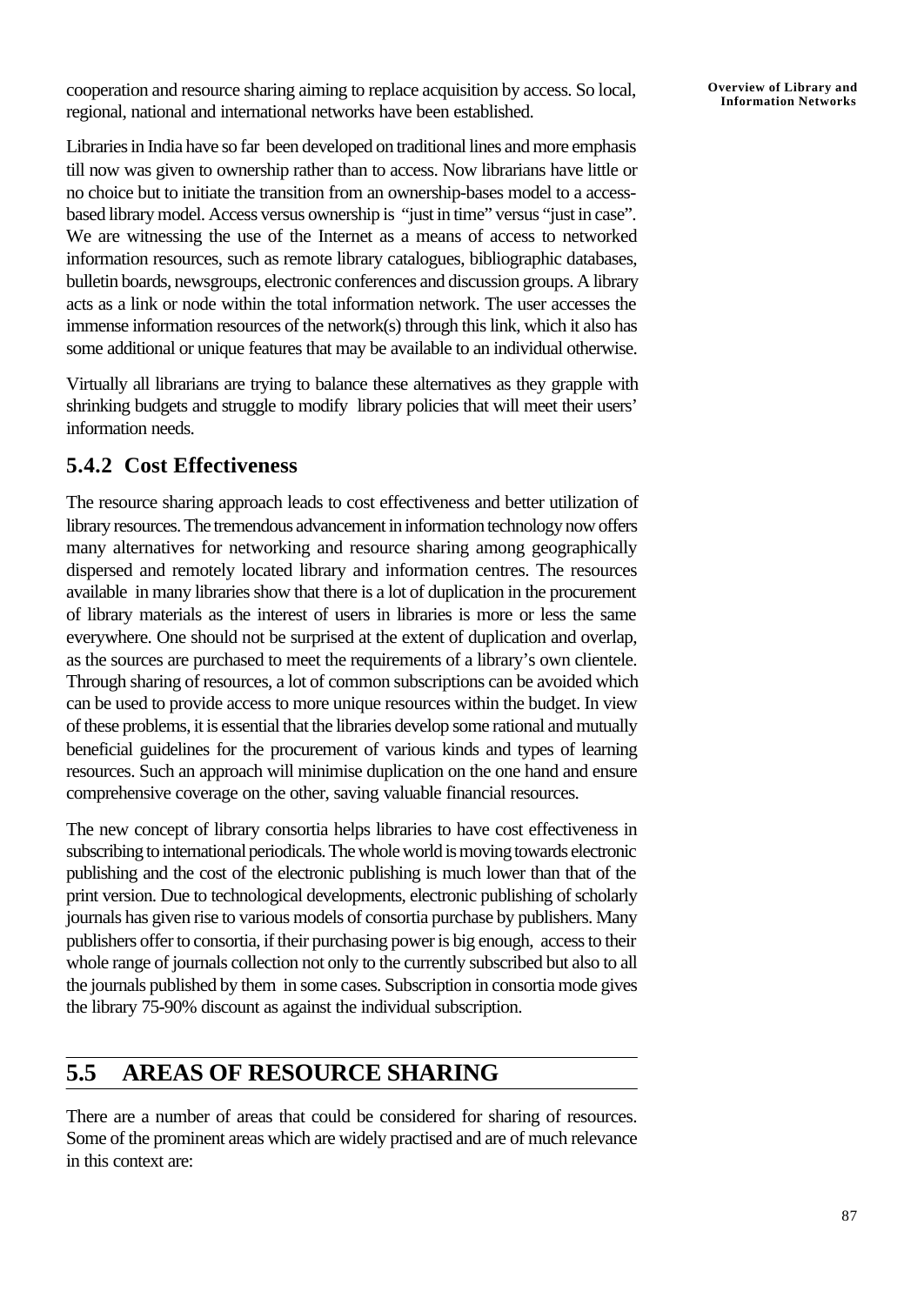### **Networks 5.5.1 Union Catalogue**

The term Union Catalogue is different from Library Catalogue and is associated with the national catalogue. The importance of a union catalogue lies in promoting inter-library cooperation on local, regional, and international levels. The preparation of a union catalogue is the first step in resource sharing when two or more libraries agree to cooperate. They generally begin with the preparation of union catalogue of their holdings.

A union catalogue has been defined as "a catalogue listing in one sequence, the holding or part of the holdings of two or more libraries" (Knud, Larsen). However, another definition given by William Katz as, 'an inventory common to several libraries and listing some or all of their publications maintained in one or more orders of arrangement. The prime objective of union catalogue is to inform the users of a library who has what which library has material. Compilation of union catalogues of periodicals, case collections, reference materials, microforms, audio-visual materials, dissertations, theses and other such materials held by the participating libraries. This makes resource sharing easy.

Union catalogues are the backbone of an effective resource sharing programme. There are certain priorities regarding the type of materials based on which the union catalogues are to be prepared. These union catalogues help the participating libraries to have access to the collection available from other libraries and to have resource sharing depending on the requirement. The development of the union catalogue is a tedious job, requiring lot of support from the participating libraries.

A few examples of union catalogues:

The US-Library of Congress - the national union catalogue; The British union catalogue of periodicals; the National Union Catalogue of Scientific Serials in India (NUCSSI-INSDOC), the Union Catalogue of Social Science Serials in India (NASSDOC), the Union Catalogue of Books, Serials, Theses, Experts, Projects by INFLIBNET.

### **5.52 Collection Development**

The political and economical circumstances in which the libraries operate have drastically changed in the last two decades. The explosion in the number and variety of publications, and the increase in the cost of books and serials in particular, compel the libraries to share their resources to improve coverage of the universe of titles. The variety and range of resources demanded by the scholars is growing at a rate beyond capacity and are adding to the library's economic problems.

The libraries' prime task is to guarantee the availability of relevant and representative collections in various fields. The collection development at the higher level is essential for developing core collection that serves the immediate needs of their users. In this situation it is necessary that libraries co-operate in developing their collections.

The starting point for coordinated collection development is collection intensification. It aims at improving the quality of library service by broadening and deepening the range of research materials collectively made available to users.

Librarians are skeptical about the realisation of the general aim of coordinated collection development: broadening and deepening the range of titles by reducing overlap, because in the last ten years librarians have tried their best to reduce the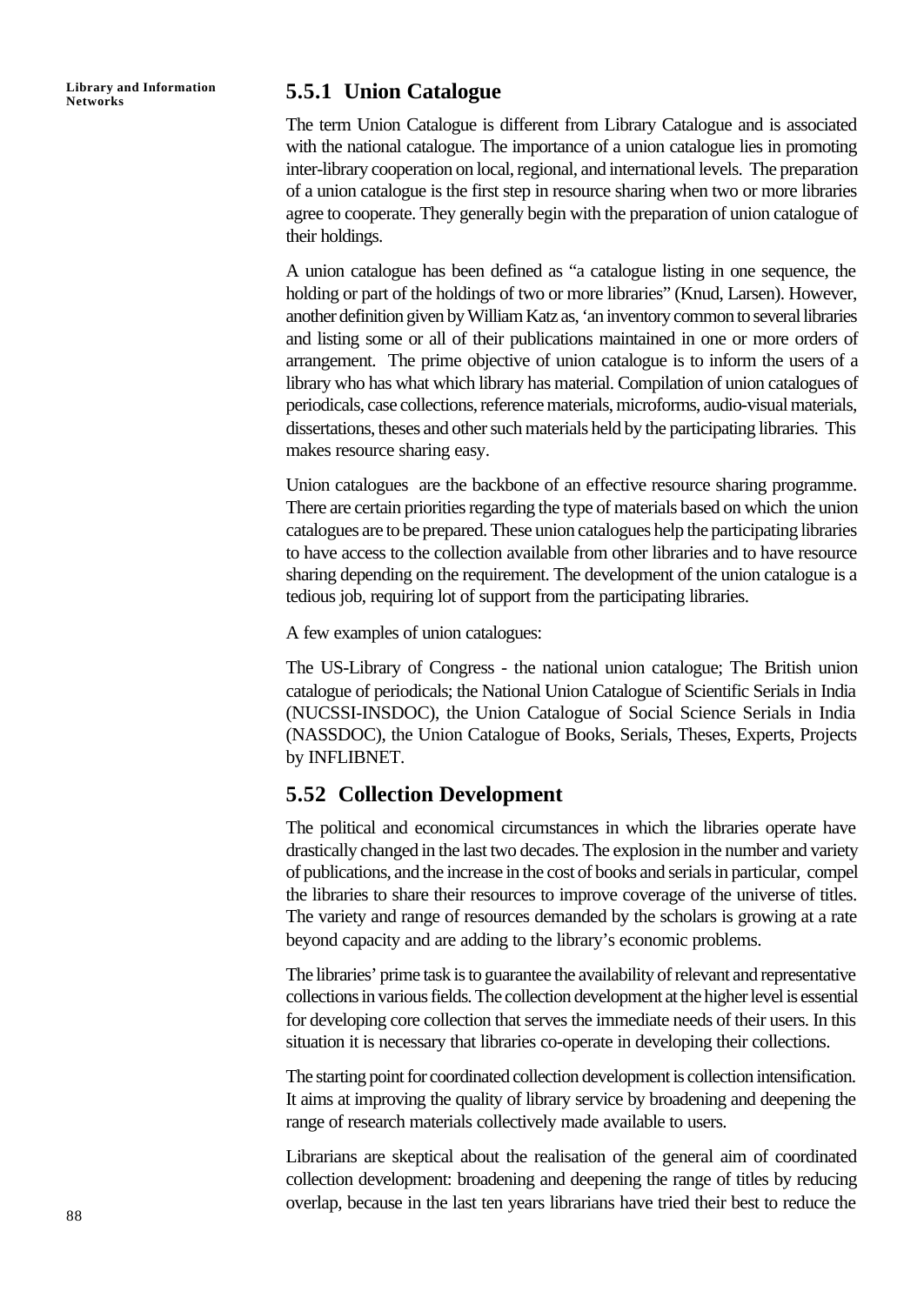overlap as far as possible. Many serials even unique and core titles have been cancelled and at many libraries the general policy is to cancel a few titles every year. In this situation, cooperative collection development can better be described as shared poverty. In spite of this scepticism, librarians are positive about the benefits of making library profiles. The collection of profiles will be very useful for negotiations with faculty, publishers, in contacts with partners of a consortium, to inform others, etc. These collection profiles can be used as a collection management instrument to develop collections more efficiently and effectively.

The objective of collection development is to help the libraries to identify and select the publications which are worthwhile for acquisition. This can be based on the data available at various levels such as circulation, inter-library loan statistics, SDI user profiles etc. After examining the strength and weaknesses in document collections in libraries as well as duplication, a cooperative acquisition system will gradually evolve.

### **5.5.3 Consortia**

The aim of Consortia is to achieve what the members of the group cannot achieve individually. The average number of subscriptions to international journals by Indian libraries is even less than 500 titles, whereas the average number for American libraries is more than 10 times. Improving the quality and standard of research at the national level and bringing it to the level of global recognition by improving the accessbase of literature is essential.

Consortium means a "group of libraries come together with common interest to form a consortium". One of the libraries or agencies will work as the coordinator on behalf of all libraries to negotiate with publishers, take care of legal issues, etc.

The main objectives of consortia are:

- Increase the cost benefit per subscription.
- Promote the rational use of funds.
- Ensure continuous subscription to the periodicals subscribed.
- l Guarantee local storage of the information acquired for continuous use by present and future users.
- Develop technical capabilities of the staff in operating and using electronic publication databases
- Strategic alliance with institutions that have a common interest, resulting in reduced information cost
- Improved resource sharing.

Technological developments, electronic publishing of scholarly journals, The emergence of consortia, and the pricing models of the publishers give new opportunities for libraries to provide instant access to information. Through consortia, every member of the consortium gets electronic access not only to the journals currently subscribed to but also to all the journals published by the publisher in most of the cases. Many libraries currently subscribe only to those journals that they can afford. Though interested in other journals, they cannot afford to provide access to them. This approach helps them to provide access to journals they cannot afford. Such a consortium agreement will give the library and also the user extended access - that is better service - and reduce the costs.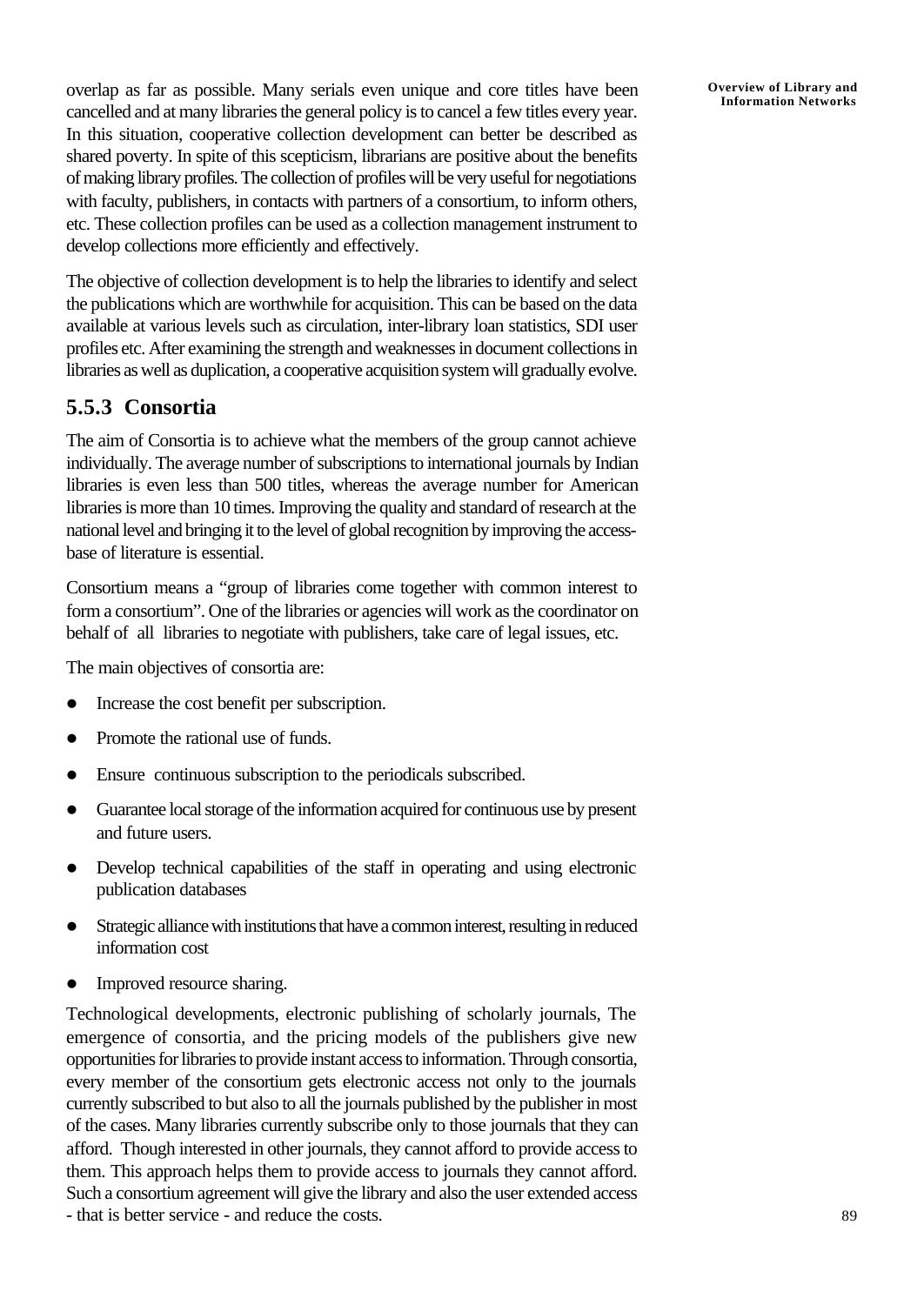Major issues of the consortia approach :

- Selecting a coordinating agency to deal on behalf of the entire group of participants and executing and monitoring the work.
- Identification of libraries interested in participating and agreeing to common terms and conditions.
- l Identification of potential publishers to provide access under consortia purchase.
- Negotiating with publishers to get a commonly acceptable and affordable price.
- Source of funding to meet the subscription cost.
- Legal issues involved in contracts and usage of material within the consortia
- Informing of the usefulness / importance of the consortia to the heads of the institutions, faculty, etc., to act upon the issue.
- Identifying the necessary infrastructure for electronic access to resources.
- Issues relating to backup of databases
- Identification and selection of databases to be acquired and hosted at one place (i.e., coordinating agency).
- Documentation and training to staff.
- Access rights-whether to provide direct access from publisher site or mount databases at coordinating agency.

In forming a consortium of libraries, a way of life to maximise the resource base to meet the genuine needs of users, the participating libraries need to take a active part. Major publishers are willing to come forward in the fast changing society, coming together and serving better.

### **5.5.4 Cooperative Storage Control**

Several big libraries would like some of their less used materials to be weeded out, and kept at a place where from it can be recalled. when needed. Also, in these libraries the rarely used materials of all libraries are stocked in an economical way by making use of compact storage methods of various kinds such as rolling stocks, etc.

### **5.5.5 Cooperation in Inter-library Loans**

Inter-library loans are an age old concept that our libraries have been practising, using traditional methods. In this era of networking and use of Internet, this process has become easier, more reliable and time saving. Most of the ILL transactions takes place at very informal level, i.e., understanding between individuals rather than institutions. An ILL policy and an ILL code are essential to achieve optimum results. Some important factors are:

- flexibility and choice to meet varied user needs;
- clearly defined and unambiguous service standards, for example, for turnaround time and delivery method;
- a specified turnaround time for a core level of service;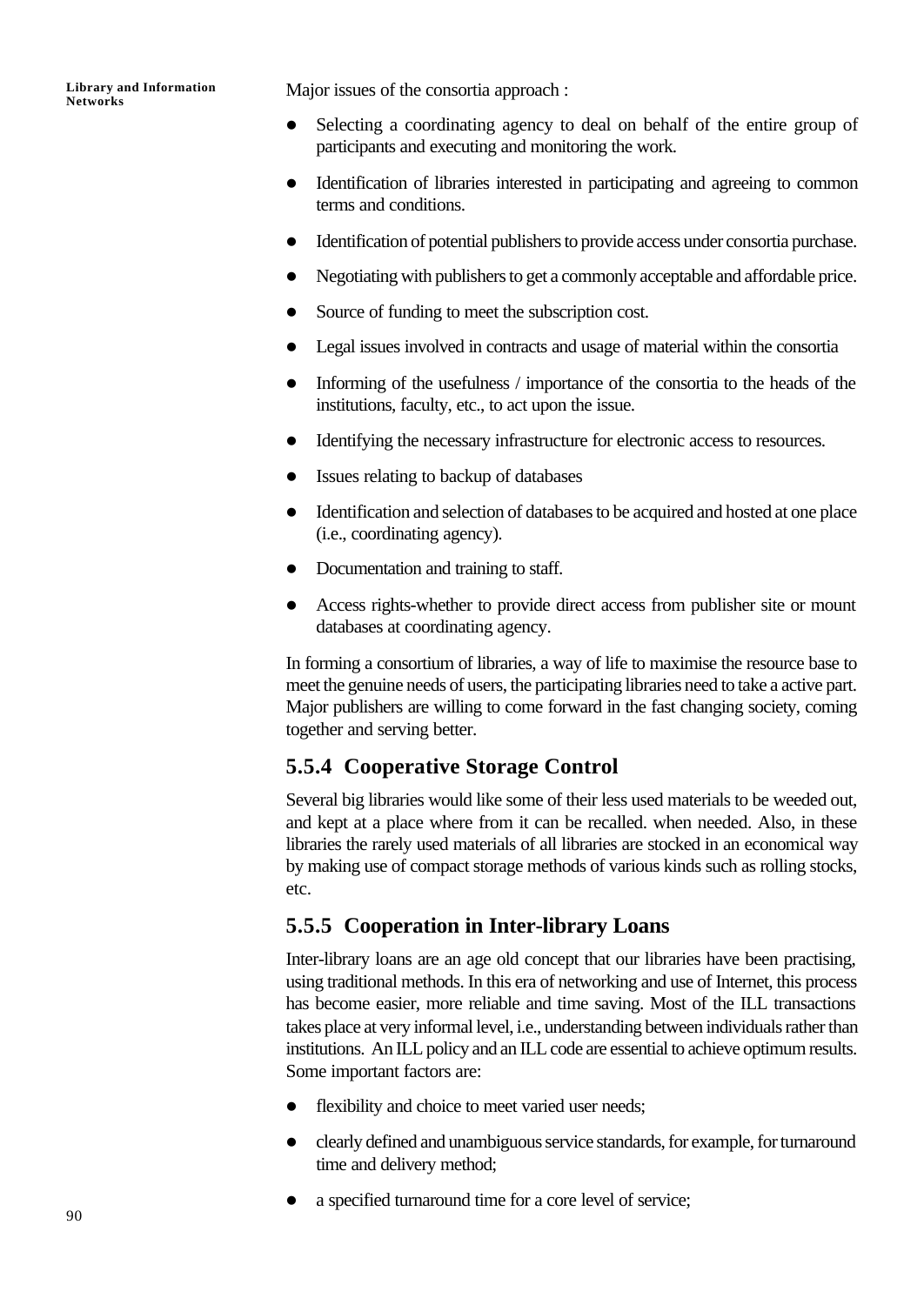l greater predictability and consistency; and

increased incentives for libraries to improve their ILL supplying operations.

The current manual ILL system is laborious, time-consuming, error-prone and inefficient. Much time is spent on searching, documentation and updating of data. Duplication of effort is required to complete the ILL loan form since the requester completes a separate form when requesting an ILL. Time is spent in contacting requesters when urgent requests are not fulfilled, filing ILL forms, carrying out manual periodic checks of overdue items and collating ILL statistics. The manual system is manageable if the requests are few but leads to a proportionate increase in administrative problems and overloads when ILL demand increases.

Such reasons, coupled with the rapid advancement of Internet technology, the availability of on-line library systems and OPAC have provided the impetus to provide a new computerized ILL system to manage the complete ILL process.

#### **Impact of electronic technology on traditional inter-library services**

Several articles have been written about electronic document delivery services and their effect on traditional delivery of material by ILL. Crawford and White (1997) address many of the issues associated with electronic information resources and the implications for libraries and librarians. The authors undertook a study to research the effects that the addition of a full text database had on traditional methods of information delivery, including the financial implications, and have included an analysis of the results. Cornish (1997) looked at the changing role of the library brought about by the widespread use of electronic technology. These issues raised are, what is available, who should request and who should supply and, possibly even more controversial, who should pay. The author concludes that individual researchers will eventually realise that they are faced with an information overload and will prefer to rely once again on the expertise of the skilled librarian. Traditional inter-library activity will continue but with the use of modern technology.

Another innovation which is having a considerable impact in this area is the implementation of electronic ILL management systems. In some libraries, Webbased ILL systems are replacing paper-based manual intensive systems. Foo and Lim (1998) describe the system designed and implemented at Nanyang Technological University in Singapore. ILL is seen as a complement to acquisition. Inter-library loans, particularly of journal articles, is becoming increasingly synonymous with document delivery. Consequently, the term user-initiated inter-library loans is a general term encompassing user-initiated document delivery. Inter - library-loan is widely discussed in the next unit of this block.

However there are certain disadvantages listed below:

- First, there is the need for each participating library to use the same system or software in order to carry out the ILL process.
- Second, the difference in library policies among participating libraries makes it difficult to develop a generic system that would be acceptable to all.
- Third, as the number of ILL requests is traditionally low compared to normal borrowing, few resources have been allocated to administer or computerize the ILL service.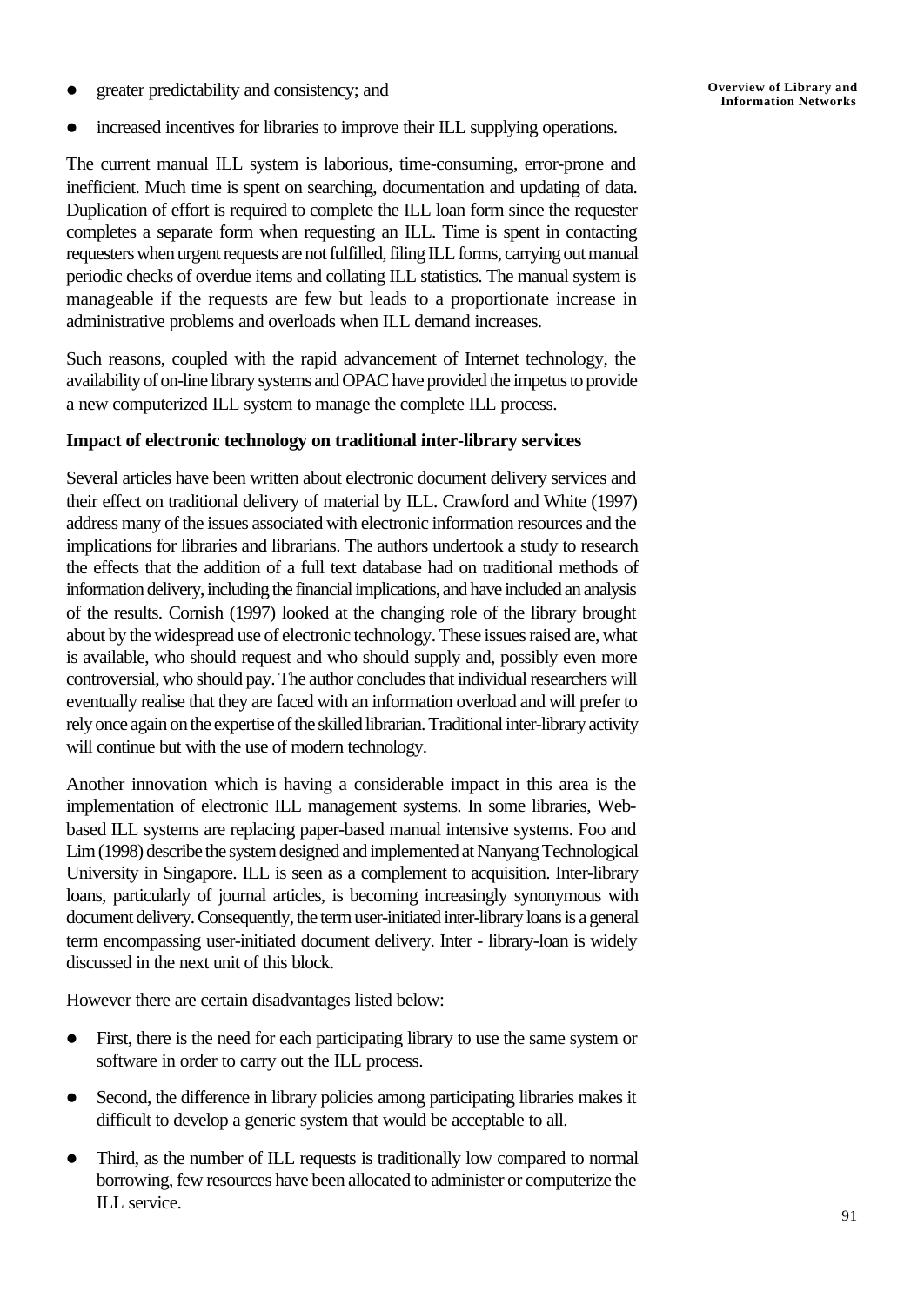• Finally, different systems, even if they exist, suffer from interoperability problems owing to the absence of standards.

Thus, two different ILL systems will not be able to exchange information or data. This problem will only be solved over time when ILL systems become more commonplace.

### **5.5.6 Document Delivery Service**

Despite rising costs, shrinking budgets, and the information explosion, the role of libraries remains to provide access to recorded information required by their users, even though unable individually to acquire and preserve it in its entirety. To continue to provide users with access to as wide an array of information as possible, libraries have had to shift away from the acquisition of materials for local collections to cooperating with other libraries to provide access to them. The primary mechanism for sharing materials is what has traditionally been known as inter-library loan, involving the mutual lending and borrowing of materials among libraries.

The general components involved in the process of document delivery are :

| <b>Requestors</b>         | Who requests to the document, the end user of the library                                                                                                                                                                                                     |
|---------------------------|---------------------------------------------------------------------------------------------------------------------------------------------------------------------------------------------------------------------------------------------------------------|
| <b>Document Types</b>     | Wide variety of document types acquired, stored and<br>supplied by the library for use.                                                                                                                                                                       |
| <b>Document sources</b>   | The libraries, National and International document supply<br>centres, commercial document supply services, publishers,<br>etc.                                                                                                                                |
| <b>Document selection</b> | Finding out the bibliographic references, online searching,<br>searching through CD-ROM's, locally mounted databases,<br>network accessible catalogues, etc.                                                                                                  |
|                           | <b>Request management</b> Verification of user request, compliance with copyright<br>restrictions, and location of a potential document source(s)<br>followed by request submission, request tracking, as well<br>as a number of other possible transactions. |
| <b>Document retrieval</b> | Physical retrieval of document by library staff, numerous<br>clerical activities, viz., photocopying, packing, posting or<br>shipping, etc. Retrieval of documents from electronic<br>database is a new concept.                                              |
| <b>Document transfer</b>  | Final delivery of document, forwarding the document to<br>the requestor by fax, post or other modes.                                                                                                                                                          |

Developments in the storage and communication technology have made the process of document delivery more efficient through electronic document delivery which is discussed in detail in Unit - 2 of this block.

#### **Self-check Exercise**

- 1) Discuss briefly the different areas of resource sharing.
- **Note:** 1) Write your answer in the space given below.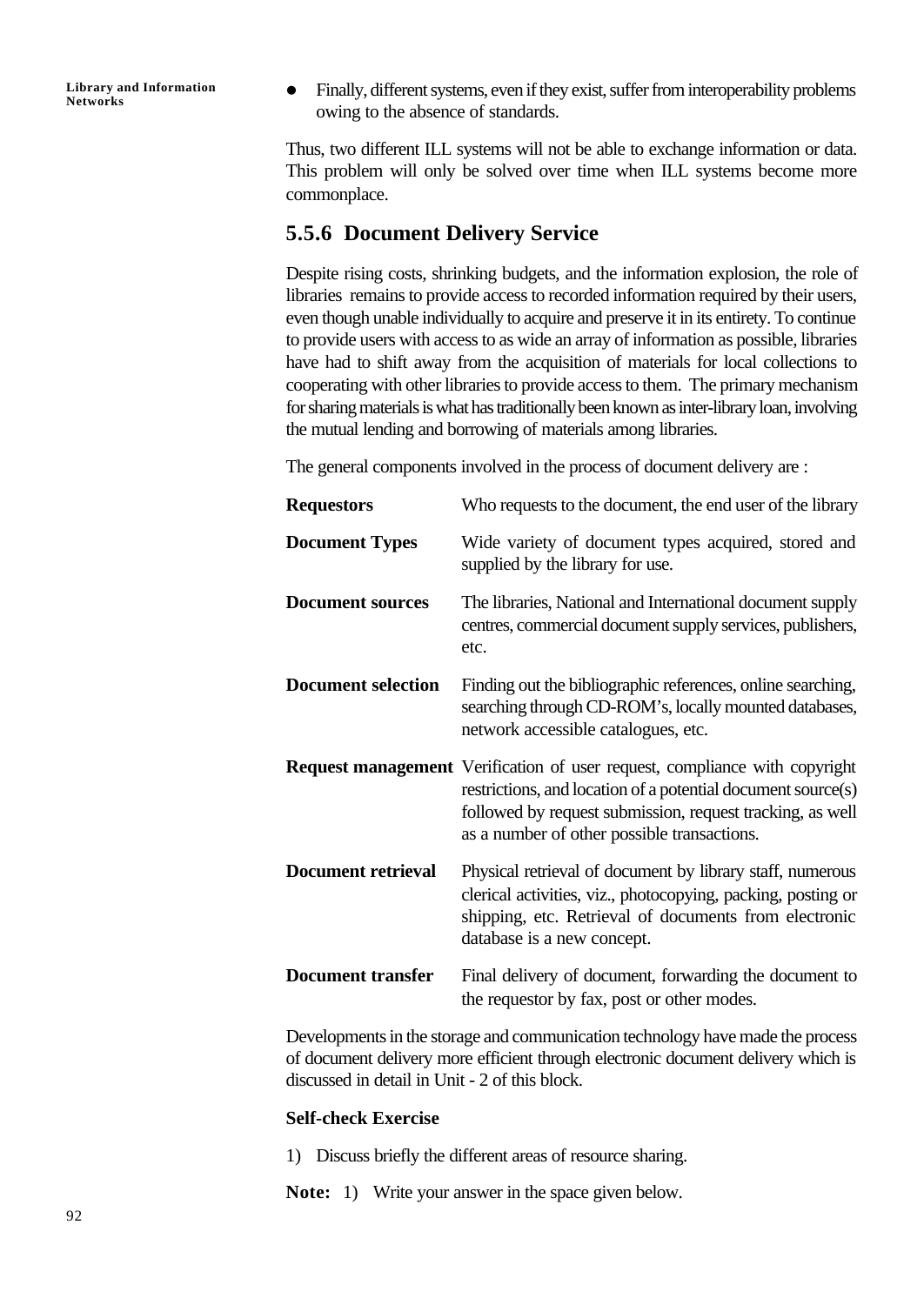2) Check your answer with the answer given at the end of this unit.

..................................................................................................... ..................................................................................................... ..................................................................................................... ..................................................................................................... .....................................................................................................

## **5.6 PRE-REQUISITES FOR RESOURCE SHARING**

### **5.6.1 Infrastructure**

The essential infrastructure for resource sharing includes installation of hardware and software to create the bibliographical, content pages, abstracts and full text databases and networking. The infrastructure will help to build union catalogues and software to handle the user queries, etc. A library desiring to be a part of a resource sharing network should have computers, printers, scanners, databases, and networking softwares with specified standards, network connectivity, photocopying machines, fax, scanner, document delivery software, etc.

### **5.6.2 Staff Training**

Skilled manpower is one of the pre-requisites for the success of any programme. The Library, being a man-intensive and service oriented organisation, needs a trained and motivated workforce essential for the success of cooperative programmes like resource sharing and networking. The organisation of resource sharing cannot be possible without competent, trained and dedicated manpower. Library professionals must get ready with adequate skills and the right attitude. A library resource sharing programme needs to design and conduct various programmes for the development of staff of the participating libraries. Proper education and training of the user in IT tools and techniques, exchange of library professionals among the libraries, participation in various professional meetings, seminars, workshops, conferences, etc., are some ways to develop the manpower in libraries.

### **5.6.3 Retrospective Conversion**

The retrospective conversion of library collections is one of the pre-requisite for resource sharing. Though it is time consuming and expensive, it is necessary to convert the data in standard bibliographic format. A variety of sources and methods are available for retrospective conversion of library materials.

"Retrospective conversion is the conversion of existing bibliographic records in library is from manual to machine readable format according to specified policies and standards."

The primary objective of retrospective conversion is to increase access as widely as possible to the collections already catalogued in the library. The process of retrospective conversion of library catalogue is a pre-requisite for creating a union list or a union catalogue of bibliographic data at local, regional, national and international levels . The converted data may further be useful for sharing bibliographic resources, facilitate collection rationalization allowing cooperative acquisition of library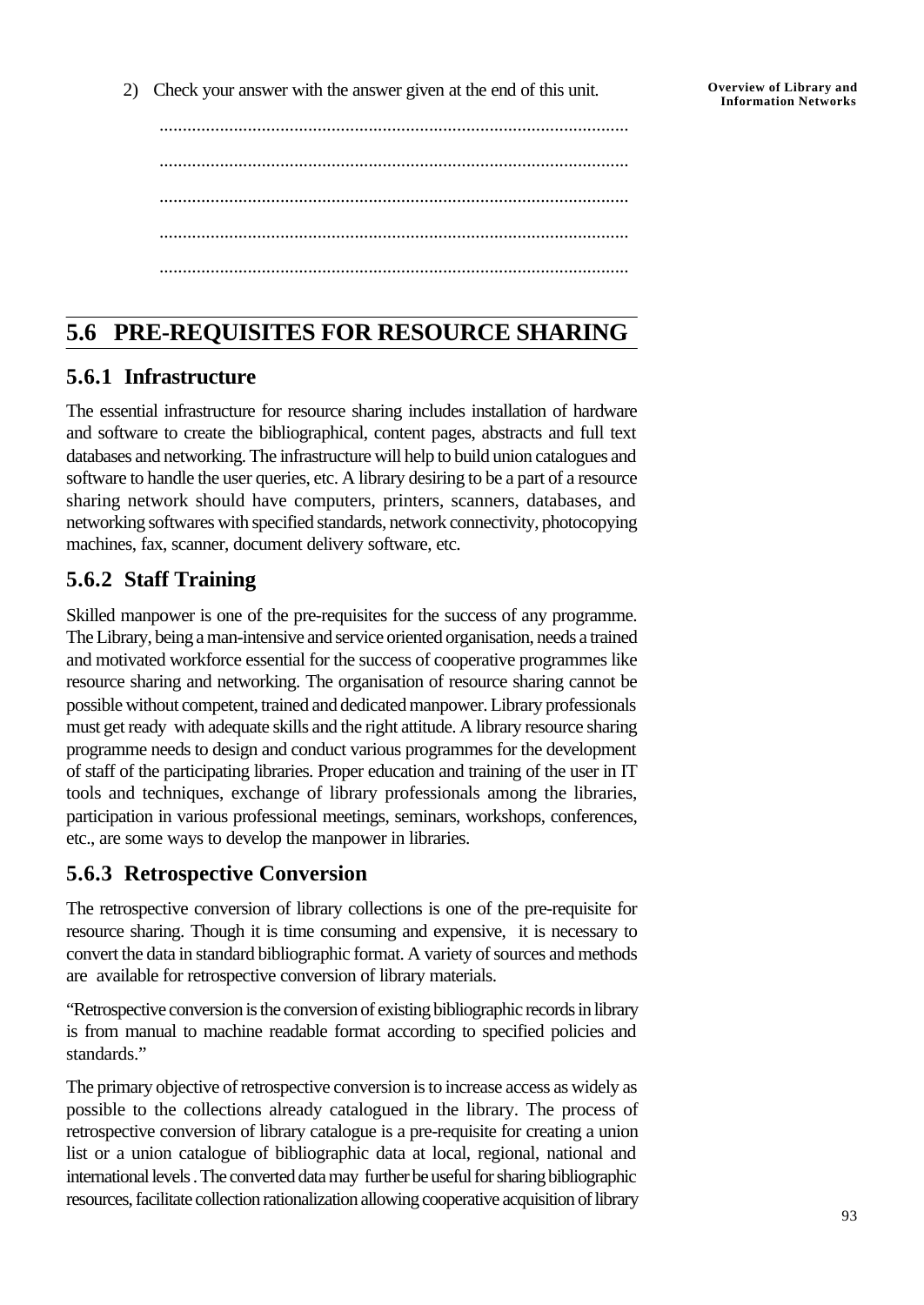materials. Retrospective conversion of the bibliographic data should be created using the set standards which helps sharing of records between libraries.

### **5.6.4 Document Delivery and Inter-library Loan**

The success of resource sharing is mainly dependant on the delivery of the right material to the right reader at the right time. Effective document delivery on demand to the end user is one of the pre-requisites of resource sharing. Another pre-requisite of sharing of resources from one library to another is through the way of inter-library loan. Information dissemination services by themselves are of no value unless they are backed up by actual provision of copy of such documents. The user is invariably interested in going through the original source document of his interest. The document delivery service is one of the pre-requisite for the success of any resource sharing programme.

The inter-library loan service enables a library to request another library through the network for one or more books on an inter-library loan basis for meeting the demands of its users. This may include the facility for reserving a book, if it is on loan in the lending library. An efficient and effective mechanism for physical delivery / electronic delivery of materials needs to be developed. This success of this service depends on the cooperative spirit of participating libraries. An Inter-library loan code needs to be generated and adopted by all libraries.

### **5.6.5 Internet and the Role of Librarians**

The Internet and the facilities of World Wide Web (WWW) provide easy means for information communication not available earlier. One can access information and communicate with an individual throughout the world. The development of the Internet is leading to formation of information super highway, where rapid access to information resources is possible irrespective of the place of initiation of search.

Computer networks help the people to tap into variety of information services. These information services include research, publication of journals, books, reports etc., data sharing, email and other such facilities. Internet and WWW are networking systems that support these information services. Scientific community use Internet as a tool to share their research findings. The concept of universal database that is not only accessible to people around the world but information that links to other pieces of information in other forms as well-data archives, electronic library, electronic journals, video conferencing etc. have become common place. The communication technology and networks are transforming the way we live and work. The future of the world looks to be a single source of information and the enormous expansion of communication facilities will open up new ways of learning, thinking and of sharing. The development in these technologies and the need for sharing resources lead for evolving networks.

Sharing of resources from one network to another network or from one computer to another computer has become possible irrespective of the networks they are connected to. Perhaps no other recent innovation has impacted the library profession to such a great extent as Internet. It has created profound impact on L&IS by offering new modes of information delivery and a vast information source. Innovative use of Internet technologies enable us to reach both local and distant users much more easily and effectively than hither to possible.

Technologies such as email and web provide tremendous opportunities for library & Inf. Scientists to deliver the information to the desktops of users. Web offers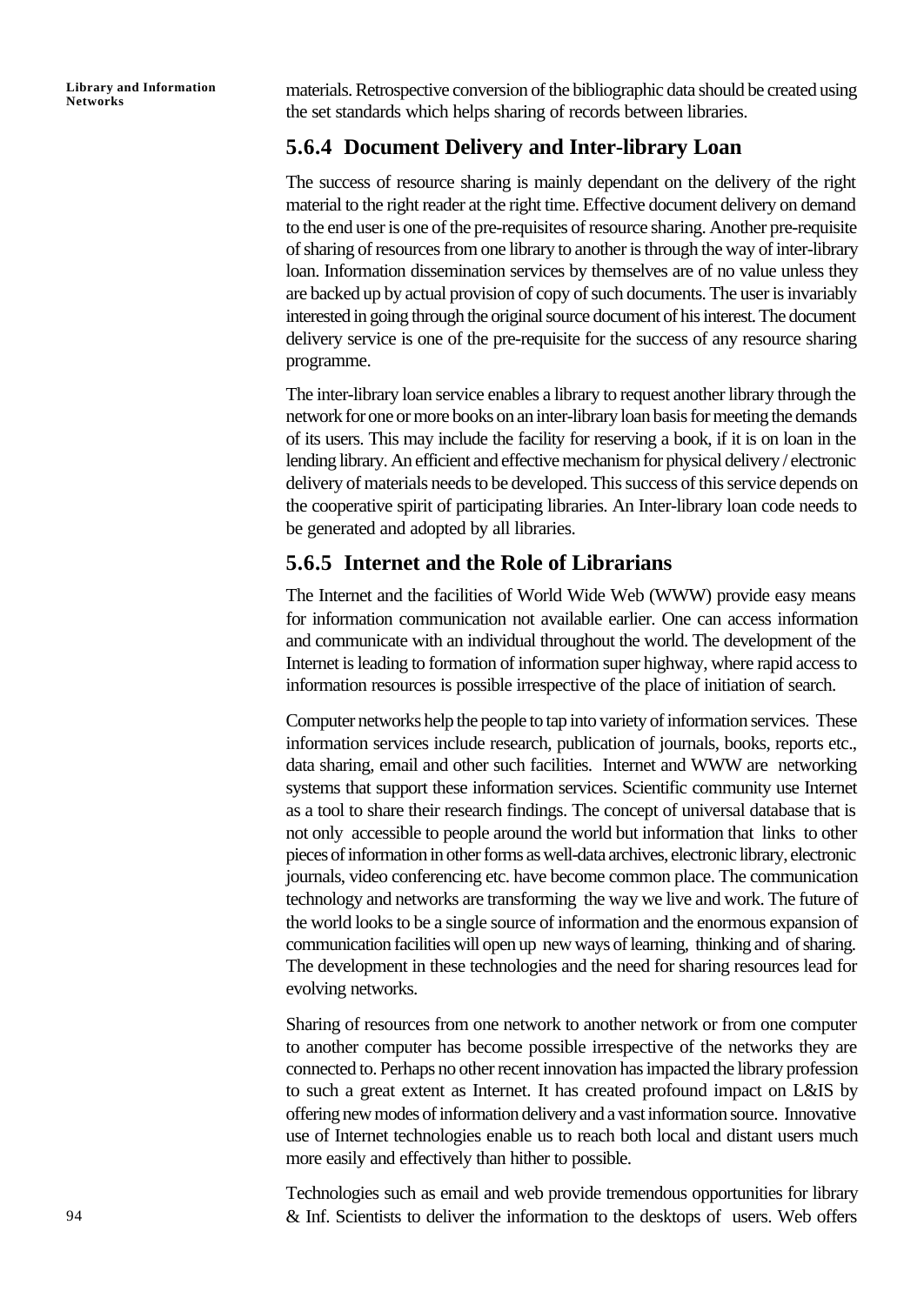significant advantage by integrating different library & information services with a common user interface offered by Web browsers. Realising the potentials, many libraries are rushing to get the connectivity. The internet facilities can be used by the librarians for most of the library activities viz. collection development, cataloguing, circulation, classification, services, preservation, etc.

### **5.7 BARRIERS TO RESOURCE SHARING**

- Libraries even in the present situation prefer to own the materials, rather than accessing them from other libraries or a network. They do not think of increasing their information base by adding the item that is not available with other libraries.
- The fear of losing an identity is another aspect. The libraries who participate in a network or consortium feel that they are losing autonomy. They will have to follow the guidelines set for a group of libraries.
- Centralization of activities and services under a network is still not preferred or accepted by many libraries.
- l Benefits gained through participation in consortia are hard to explain or convince the authorities, particularly in the beginning stage.
- Resource sharing is done for marginal benefits in the peripheral areas as no one likes core areas or collection to be covered for resource sharing, resulting in little saving.
- Lack of institutional support might effect successful resource sharing. Availability of infrastructural facilities, support from authority and users is most essential for the success of a resource sharing programme.
- Lack of a well tested mechanism of transfer of document or information to build confidence in the end users, which requires timely delivery of required information in an efficient manner.
- l There are several other barriers such as geographical, legal, administrative, etc, which also pose certain problems in resource sharing.

#### **How to overcome the barriers for successful Resource Sharing?**

How are none Number of factors that can contribute to the success of resource sharing among the libraries:

- Willingness on part of the libraries to share the resources
- Clear commitment to the resource sharing policy, adhering to the agreements. And abiding by the guidelines and rules
- Making adequate preparatory studies and analysis with clear objectives.
- Ensuring technical compatibility among participating libraries.
- Adequate arrangements for monitoring of services and feedback information.
- Ensuring good transport, courier and communication facilities.
- Resource sharing needs to be treated as a routine job and not to be considered as a burden.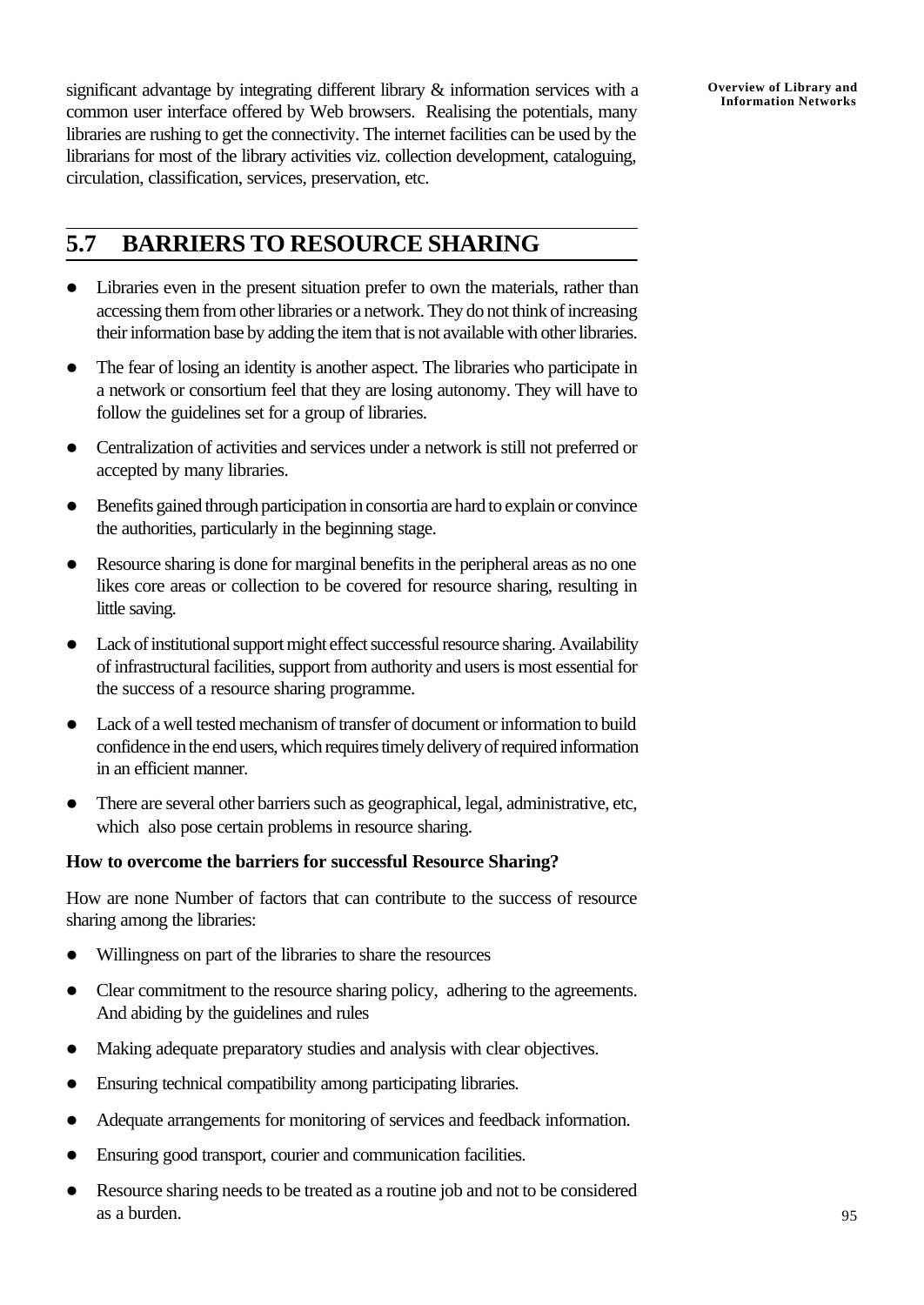- Proper planning on the part of each individual participating library, and also the group of libraries as a whole, is a must. This plan should take into consideration both long range and short range factors.
- Compatibility, when it comes to sharing resources through the networks following standards, etc., needs to be studied and adopted by all.
- There need to be mechanism to monitor the whole process and collect the feedback from time to time
- Treat with equal importance with other functions, and one should take into confidence all participating libraries, when the major decisions are taken at consortium level and with staff members at the individual library level.
- Resource sharing costs money and does not bring benefits immediately. Benefits are likely to accrue in the medium and long range. As far as possible one should avoid looking at the immediate benefit of consortia.
- Improving the document provision it an acceptable speed is necessary.
- Frequent meetings with participating libraries, reviewing various issues involved, can make the programme more successful.

## **5.8 RESOURCE SHARING : CASE STUDIES**

An attempt has been made here to study cases on resource sharing with a few countries. However more examples can be studied.

Resource sharing among agricultural libraries in Malaysia by Shaheen Majid et al (1999) investigates resource sharing activities undertaken by such libraries in Malaysia. It was found that resource sharing was basically limited to inter-library lending and document delivery. On the average, each scientist from the participating research institutions made 1.25 document delivery and inter-library loan requests per annum. Nearly 74 per cent of these requests were met from local libraries. The participating libraries preferred to make their overseas document delivery requests to the BLDSC. Only a limited resource sharing activity was observed between the participating libraries and libraries in the ASEAN region. Heads of the participating libraries were in favour of a "loose" resource sharing scheme where it should be at their discretion to decide with whom to share their resources and at what level. The study offers several suggestions for improving resource sharing activities among agricultural libraries in Malaysia.

Beyond Cooperation in Australia by Steve O'Connor (1999) explores the nature of the new mode of operating styles in Australian academic libraries, the nature of collaborative models and, in particular, a description of the work and agenda of one of the collaborative vehicles currently in use in Australia. Cooperation on each continent has meant something different, and the nature of their collaborative activity will have different dimensions as well. Librarians in Australia have always tended to know each other well, operating as they do in a small community across a vast inhospitable continent. The movement for collaborative activities had be different from elsewhere in the world as a result of this culture.

Collaboration recognises that each library has different pressures and resources. Collaboration seeks to ensure that each party gains something for itself out of the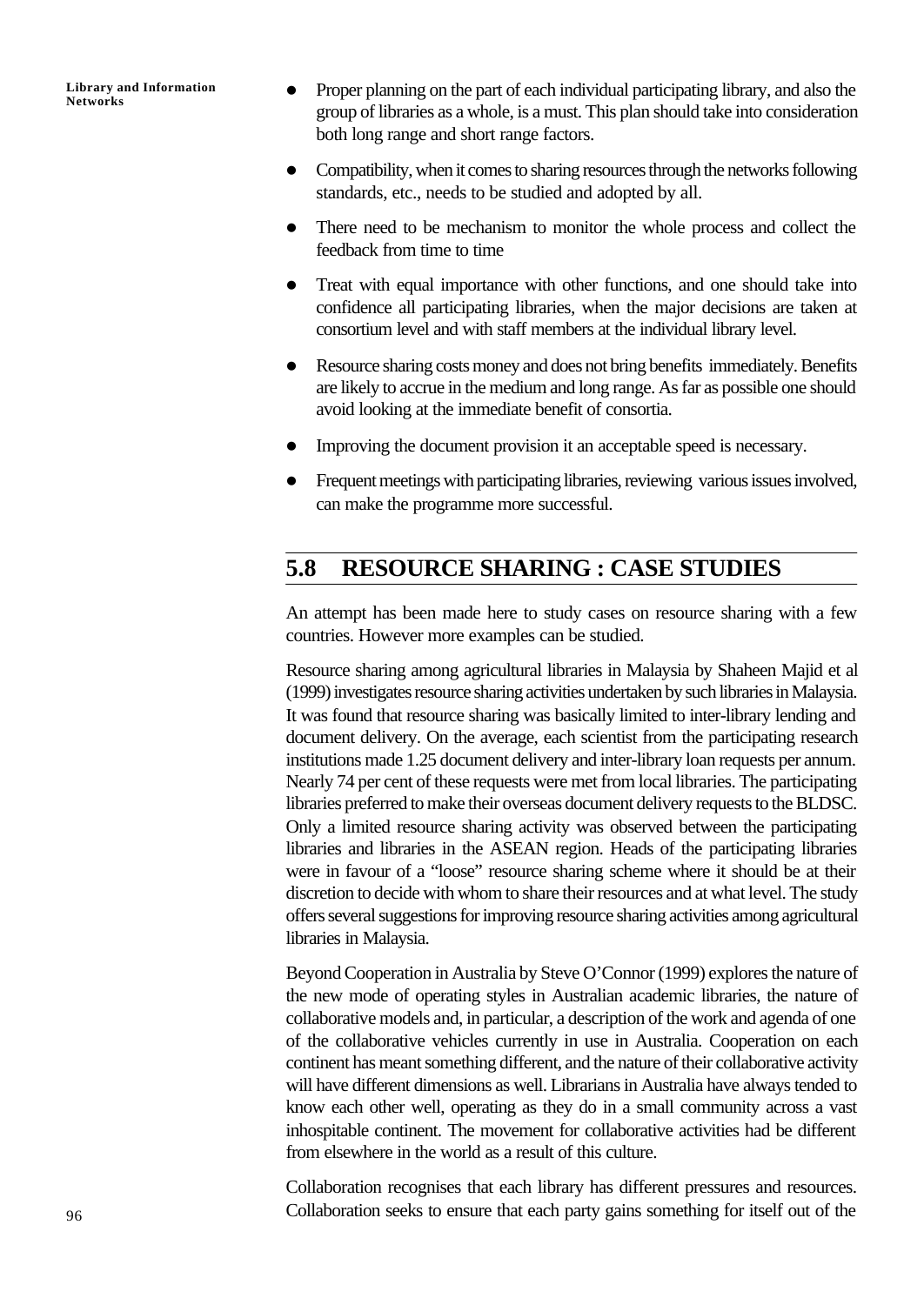collaborative exchange. In this way the financial pressures of the large library are compensated to some extent by the smaller paying for access to resources, which they would not have otherwise afforded. The larger and smaller libraries gain financial advantage as they come together for dataset purchases. The smaller libraries widen considerably their capability to access resources for their clients while being able to relate to their larger cousins on a more equal footing. Both groups emphatically gain politically as they increase service in fiscally difficult times.

Libraries in their academic communities are no longer the powerful players they were once. Their share of institutional budgets has fallen and the Internet has created the illusion that libraries are no longer relevant. In a publishing environment where, despite falling dollars and increased costs, the rate of publication has increased dramatically, the share of current year published materials in our libraries has fallen dramatically. According to a major book supplier the percentage of annual US published output in ARL libraries has fallen from around 75 percent in the major libraries to just over 50 percent. As such, these libraries need both to engage in collaborative activities and to sacrifice some independence in order to redress operational inadequacies. Initiatives in Australia such as the major project JANUS are seeking to establish appropriate business models for the provision of research information. In this, JANUS has proposed a set of collaborative information centers to be established to address the diminishing national financial resources for research information services in Australian universities. The centres will provide a focus for national collaborative purchasing in their disciplines, and provide one-stop shops for access to research information in those disciplines (JANUS, 1998). There is a discussion also on different models for collaboration in Australian libraries.

#### **Resource Sharing in Indiana**

Resource sharing has long been an important part of library operations in Indiana. At first informal, mostly local, sharing, combined with hierarchical inter-library loans, provided through the Indiana State Library, met the needs of patrons in public libraries. The librarian filled out a paper form and sent it through the mail to a single lending library. Maybe the library had been identified through a published catalogue or, more often, was selected because of its size or proximity, and received a "blind search" request. A few large libraries received and supplied most of the requests. The tedious paperwork and the time and expense required to make the request were substantial barriers to be overcome for those who needed information not held in their own library.

The Indiana Telecommunications Network (TWX) began in 1965 with funding from the Library Services and Construction Act (LSCA). Its objectives were to establish and operate a library communication system, encourage inter-library cooperation, increase the use of inter-library loan and reference service, and decrease the transaction time in inter-library exchanges. If a local library was unable to fulfil a request, it called one of 13 TWX centers in large public libraries. The library first attempted to fulfil the request from its own collection, and if it could not, forwarded the request via teletype to the State Library. If the State Library could not fulfil the request, it was forwarded, again by teletype, to other libraries. Five state university libraries, 190 public libraries, and five special libraries were affiliated with the TWX network. Although the TWX network did increase participation in inter-library loans, problems remained. A number of small public libraries and most school and special libraries still did not participate. Because of the hierarchical patterns of referral, the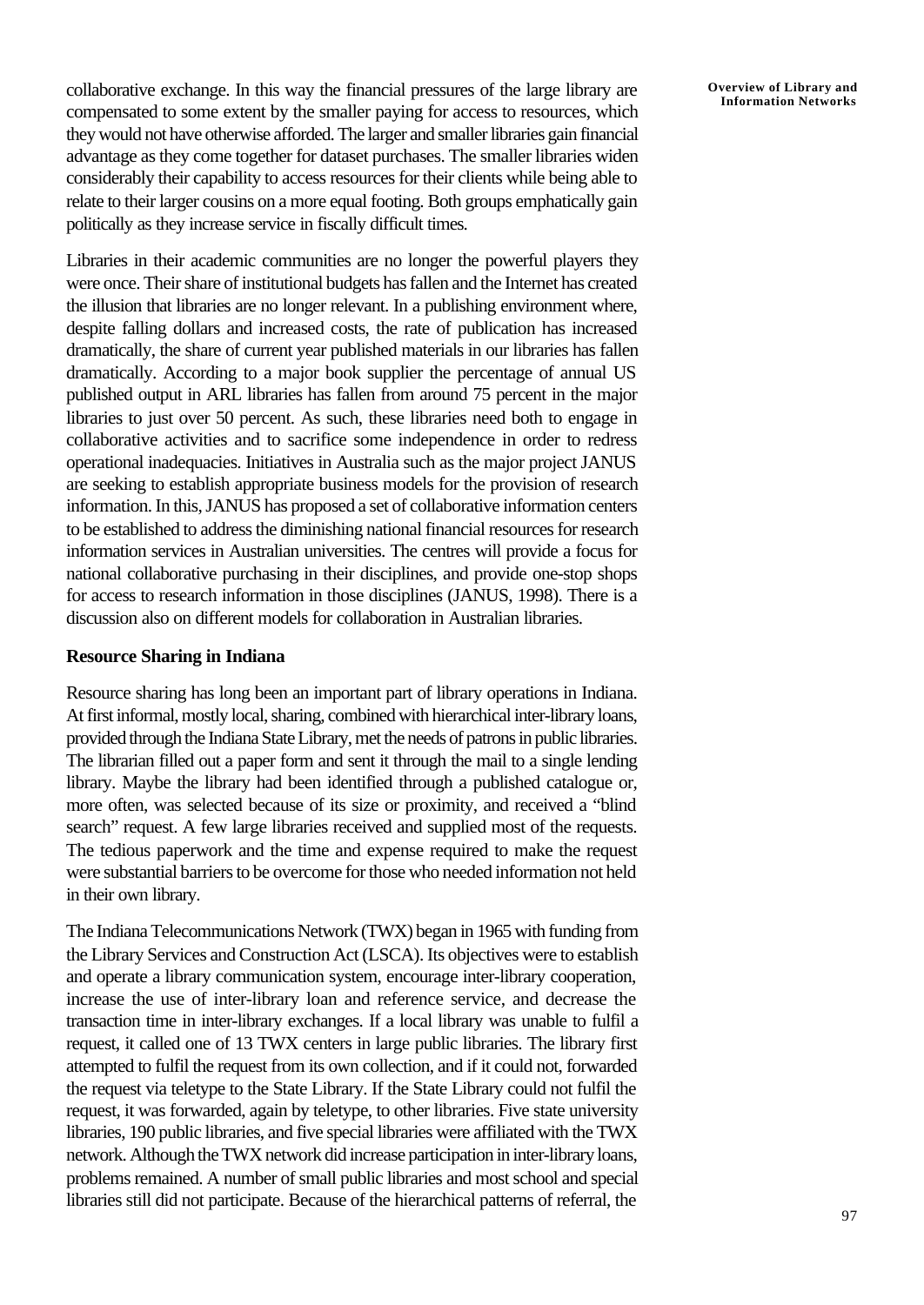time to fulfil requests was still lengthy and the process labour intensive. Continued reliance on large libraries as suppliers and on LSCA funding was worrisome.

By the mid-70s, Indiana had developed multi-type library networks at both the state and regional levels. Area Library Services Authorities (ALSAs) took over the management of many of the TWX center operations and by the early 80s, had replaced the teletype technology with OCLC. By that time too, virtually every public, school, and academic library was a member of an ALSA, and request traffic tripled. Lending still relied on a relatively small number of large libraries whose records were now available through OCLC. A myriad of lending arrangements remained, with libraries borrowing through ALSAs, through other agreements, and through OCLC, and with LSCA funds supporting ALSAs as well as providing reimbursement to Major Urban Resource Libraries and State Resource Centers (university libraries). Conversion from print to MARC records continued in larger academic and public libraries, slowly but steadily increasing the number of potential lenders.

By the 1990s, technological developments and tightened funding forced rethinking of library resource sharing on several fronts, resulting in the merger of the nine ALSAs and INCOLSA in 1995, the initiation of a statewide courier service in 1997, the transformation of federal library programmes from LSCA into a new Library Services and Technology Act, OCLC and large libraries experimenting with unmediated ILL, proliferation of sources for full-text digital information, and rapid deployment of Internet access, which made inexpensive data transfer widely available to libraries and individuals.

With expanded access and collaboration among libraries and other information providers, library patrons have raised their expectations. In 1997, they want "onestop shopping" full-text information delivered with a few keystrokes to their desks.

Resource sharing among major libraries of Kuwait by Mumtaz A Anwar and Dheya Abdulqader focuses on resource sharing in Kuwaiti Libraries, which due to many factors, has now become an economic and information provision necessity. The study presents the results of a survey of 17 major libraries of Kuwait. It was found that the current resource sharing activities are at a minimal level, also that all libraries do not actively participate in these. However the librarians consider resource sharing very important for their libraries, are aware of its benefits, and know the hurdles in developing a resource sharing network. They are willing to participate in such a network if one was developed. The study also recommends that, the National Council for Culture, Arts and Letters should create a National Task Force to develop a detailed plan for a national resource sharing network. It proposes that the National Library should be designated as coordinating agency for this network and suggests the establishment of a permanent national committee, with representation from all major libraries, to be responsible for policy making.

Another case study by Naomi C Broering on a "A LIBRARY INFORMATION SYSTEM RESOURCE SHARING PROJECT" discusses a project being carried out at Georgetown University. In 1992, the Dahlgren Memorial Library at Georgetown University received a grant to launch a three-year Library Information System (LIS) Resource Sharing Project from the US Department of Education. The project enables Georgetown to spearhead a collaborative programme with a consortium of 41 libraries to design several dynamic "next generation" library system modules. The consortium, founded in 1986 to engage in joint LIS development activities, is known as the Friends of LIS (FLIS).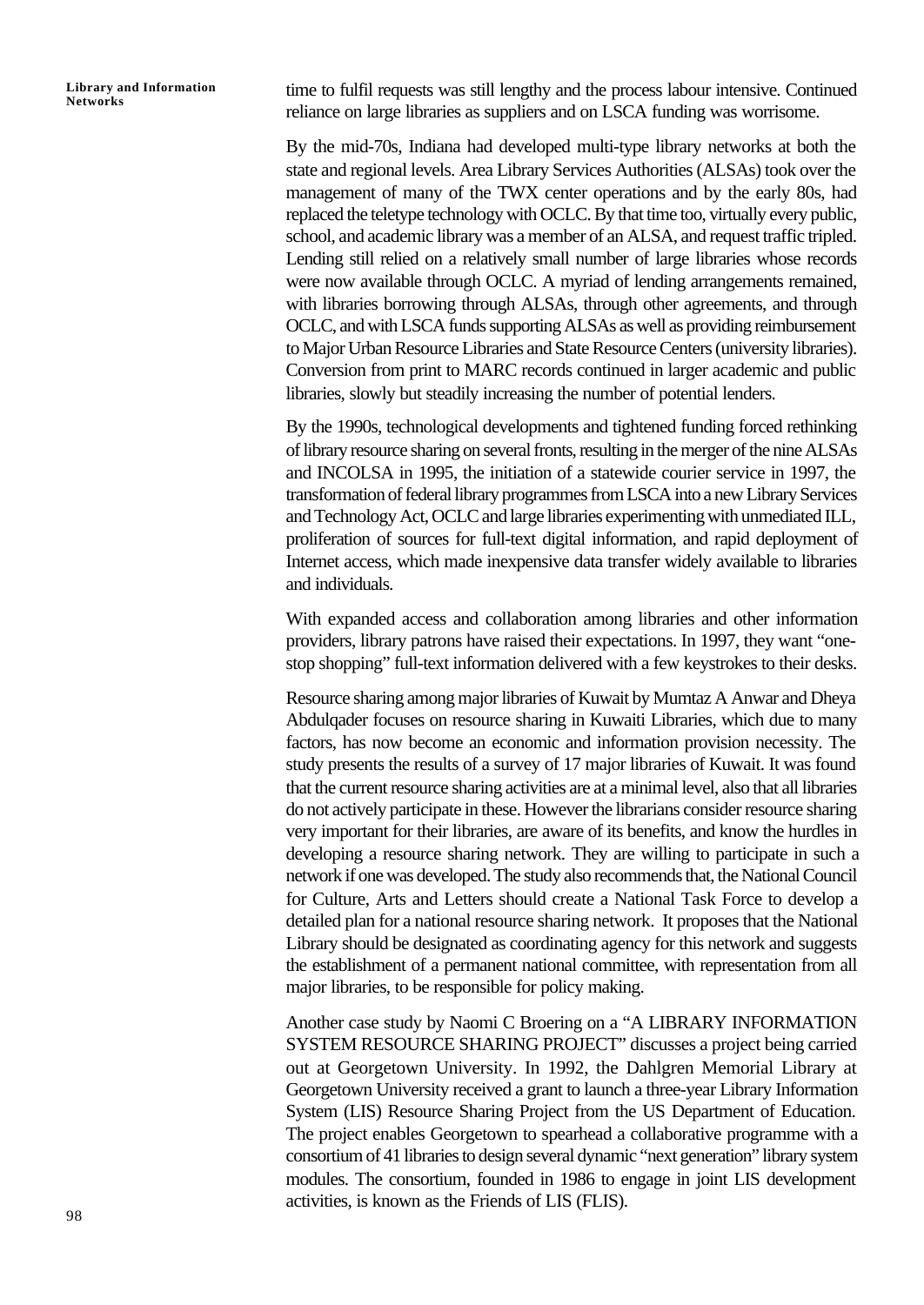The project goals are to enhance electronic access and improve delivery of information in various print and non-print formats for resource sharing, and through this advanced system, improve medical education, research and patient care. There are four project objectives: (1) Create Internet Access to Share Databases; (2) Accelerate Transmission of Documents to Users; (3) Provide OPAC Access to Digi-tized Images; (4) Generate Outcomes and Evaluations by developing a Library Management Information System (LMIS). The well qualified Georgetown project staff were joined by a Project Design Advisory Panel consisting of FLIS Board and Task Force members.

The project's implications and significance are profound in potentially, changing the library service paradigm and shaping the delivery of information in the future. The unique project features are use of the Internet not only to access other library catalogues, but to have a central menu of FLIS databases with transparent transfer capabilities to whatever data-base a user chooses regardless of geographic location. Automatic online access to document delivery directly from a literature search is provided from miniMEDLINE, Current Contents, Bioethicsline and the OPACs. An innovative milestone under development is the search and display of images through the online catalogue. Users will navigate easily, unaware of the underlying technical complexities. Another significant milestone is the development of a Library Management Information System (LMIS) to allow the FLIS libraries to organize data efficiently, improve their reports and complete national library association questionnaires such as ARL and AAHSLD. Georgetown's commitment is demonstrated by its generous contribution to the project from its scarce operational funds and resources. Without the grant this project could not have become a reality.

#### **The GOALS of the project are:**

- To improve medical education, research and patient care by expanding the Library Information System (LIS), an integrated system used by over 40 medical libraries.
- To enhance access to and delivery of information by providing LIS member libraries and their users with access to the collective resources and information formats at Georgetown and the FLIS libraries.

#### **To accomplish the project there are four OBJECTIVES:**

- Create Internet Access to Share Databases.
- Accelerate Transmission of Documents to Users.
- Provide OPAC Access to Digitized Image Collections.
- Generate Outcomes and Evaluations via a Library Management Information system (LMIS).

## **5.9 NATIONAL INFORMATION POLICY ON LIBRARYAND INFORMATION SYSTEMS**

We have entered a new millenium. During the latter half of the  $20<sup>th</sup>$  century, the world has witnessed remarkable strides in the form of inventions and innovations in information processing, storage and retrieval. Information communication technologies have taken a quantum jump as it were during the last couple of decades. India, like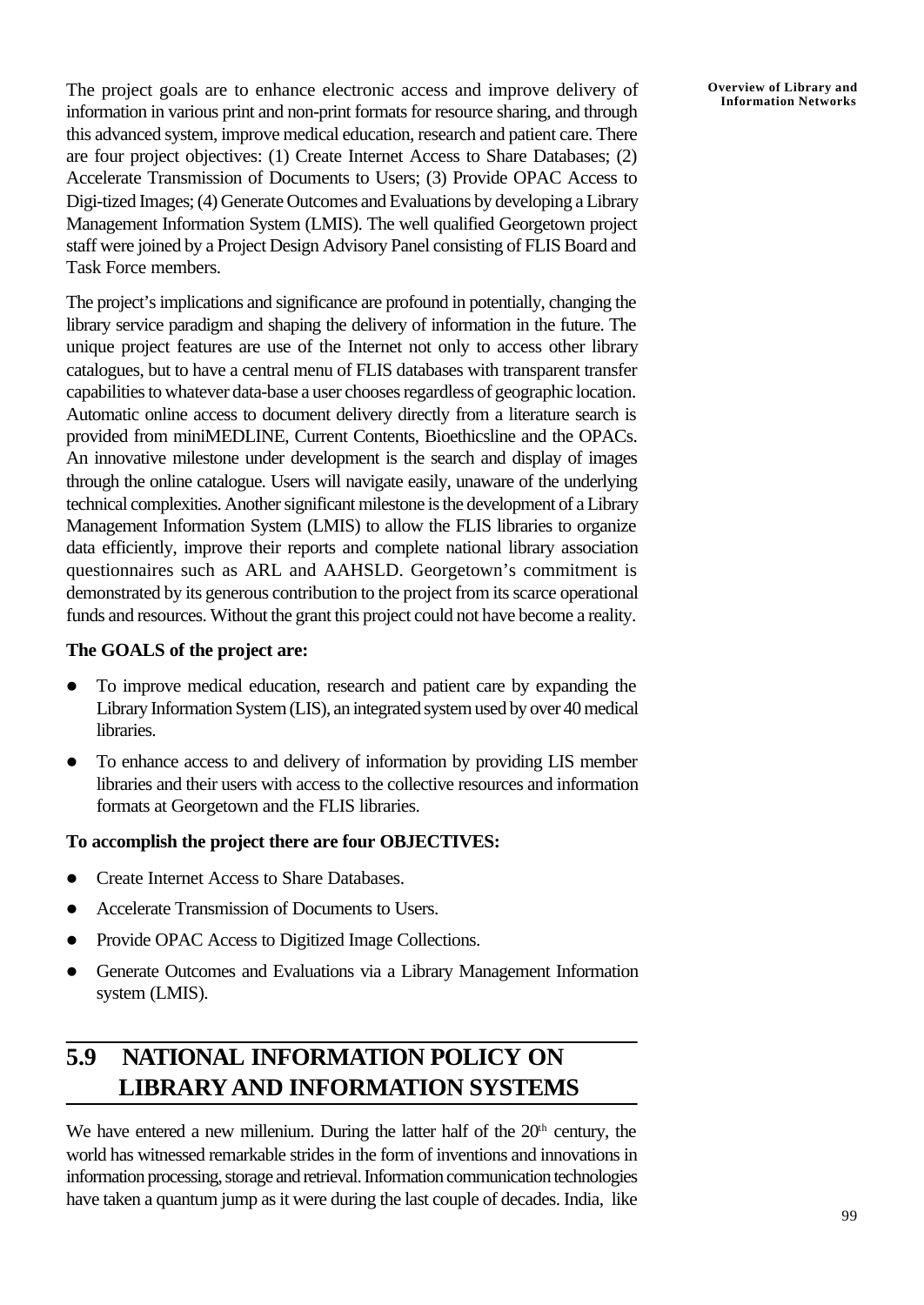many other developing countries, is striving to catch up with the developments and benefit from them. Liberal policies of the national and also some state governments together will hasten developments in information technology (IT) in the country during the decade in particular and push towards a stage of being noticed among IT giants. The National Task Force on Information Technology and Software Development, the Information Technology Bill (1999), attempts to rationalize and expand the telecom sector, the establishment of various network facilities (such as ERNET, NICNET, INFLIBNET) and the rapidly expanding access to and use of the Internet in the country are just a few of the noteworthy developments in the country.

The formulation and implementation of a national policy should be an integral part of the national development policy and should receive high priority. A policy is a set of principles and strategies which guide a course of action for the achievement of a given goal. The National Policy on Education, which was announced in 1986, has advocated a nation-wide movement for improvement of existing libraries and the establishment of new ones as well as for provision of library facilities to end users.

The National Policy on Education, 1986 has advocated a nation-wide movement for the improvement of existing libraries and the establishment of new ones as well as for provision of library facilities to end users.

To formulate a national policy on library and information system, the Ministry of Human Resource Development, Government of India, set up a committee in October 1985 under the chairmanship of Prof. D.P. Chattopadhyaya. The committee submitted its report in May 1986.

This document contains ten chapters, viz. 1. Introduction, 2. Objectives of National Policy, 3. The Public library System, 4. The Academic Library System, 5. Special Libraries and Information Systems, 6. The National Library System Bibliographical Services, 7. Manpower Development and Professional Status, 8. Modernization of Library and Information Systems, 9. General Professional issues, and 10. Implementing Agencies and Financial Support. Library and information Systems are vital for all sectors of national activity.

The overall objective of the National Information Policy for Library and Information System is that, "Relevant information accelerates the pace of national development. An informed citizen is an asset to a democratic system of government and the proper utilization of information can improve the quality of life of citizens. The Government of India therefore realizes the value of coordinating and upgrading the existing library and information systems and services and initiating new programmes relevant to our national needs, taking advantage of the latest advances in information technology."

The availability of information expeditiously and pinpointedly supports the decision making processes at all levels. Relevant information accelerates the pace of national development. An informed citizen is an asset to a democratic system of government and the proper utilization of information can improve the quality of citizens.

The main aims of the library and information policy are:

- 1) To foster, promote and sustain, by all appropriate means, the organisation, availability and use of information in all sectors of national activity.
- 2) To take steps for mobilising and upgrading the existing library and information systems and services and initiating new programmes relevant to our national needs, taking advantage of the latest advances in information technology.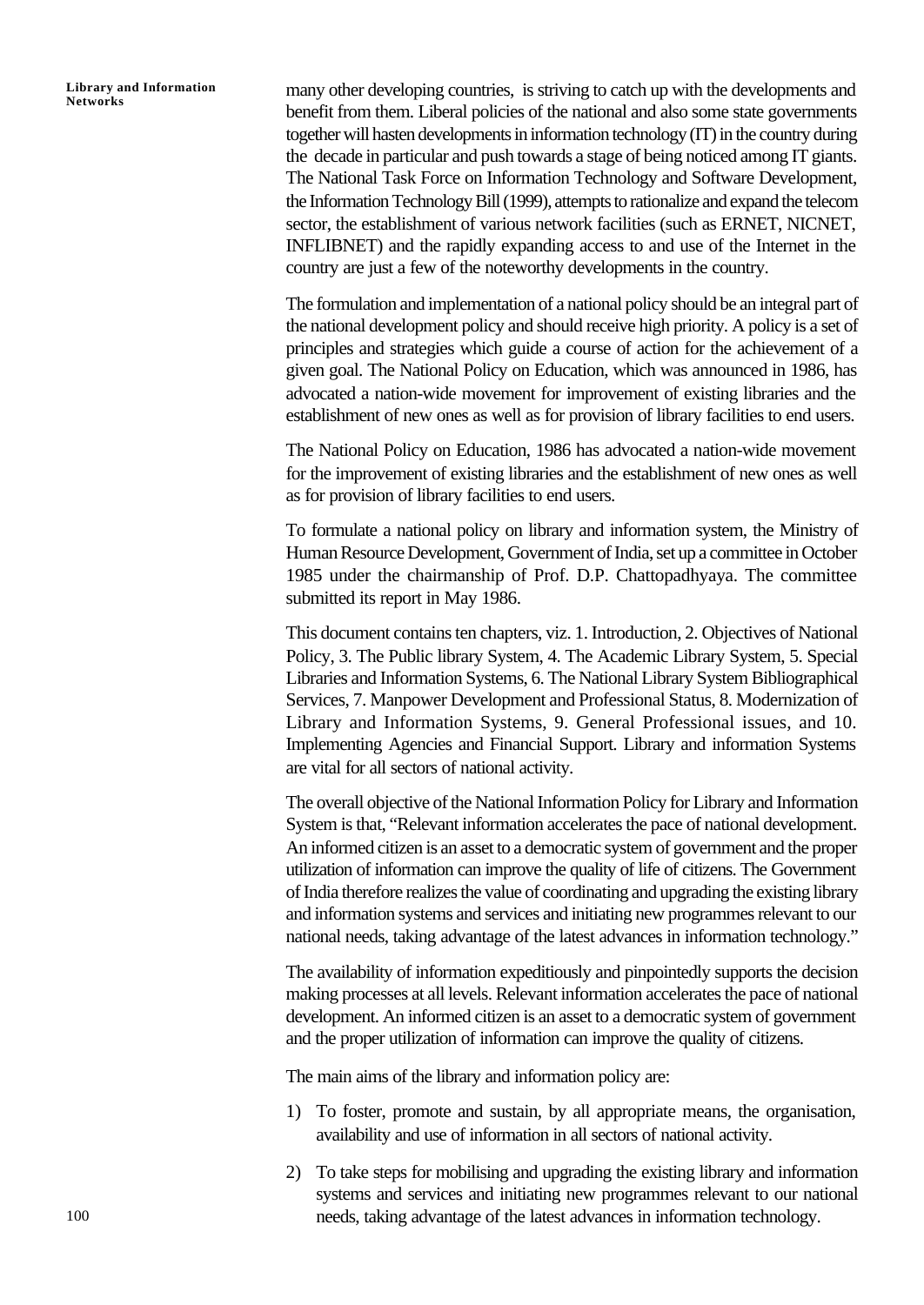- 3) To encourage and initiate, with all possible speed, programmes for training of library and information personnel, on a scale and of a caliber adequate to provide library and information services and to recognise their work as an important component of the quality and level of such services.
- 4) To set up adequate monitoring mechanisms for ensuring a rapid development of library and information facilities and services for meeting the information needs of all sectors and levels of the national economy.
- 5) To encourage individual initiative for the acquisition and dissemination of knowledge, and for the discovery of new knowledge in an atmosphere of intellectual freedom.
- 6) In general to secure for the people of the country all the benefits that can accrue from the acquisition and application of knowledge.
- 7) To preserve and make known the nation's cultural heritage in its multiple forms.

In the network environment Prof. Neelameghan(2000) mentions some of the elements of networks which network policy makers might consider. These elements are basically based on the international organizations especially UNESCO.

The goal of a national information network policy would be to facilitate the achievement of the goal of a national policy on information systems and services, namely, to ensure the availability of and accessibility to as well optimal utilization of specialized and professional knowledge, scientific, technical, economic, social, cultural and managerial information and expertise generated and/or available within the country and elsewhere in the world as a resource for problem solving, education, research, innovation, and applications for development, in all sectors of the national economy and all sections of society.

The specific objectives of national the information network include:

- l Ensure availability and timely access to relevant and reliable data and information in conveniently usable forms at an affordable cost to all those contributing in diverse ways to the achievement of national development goals.
- Preparation and implementation of a plan of action for the establishment of a national information network that would interlink existing sectoral and subnational networks and information infrastructures, coordination of the systems, networks and services, providing for feedback from the nodes and users, identification and correction of deficiencies filling up of gaps and inadequacies in information resoruces, trained human resources, physical facilities, and productive interaction with regional and global networks and information programmes.
- Securing and ensuring support for the components of the networks through public and private financing and collaborative arrangements.
- Ensuring sustained growth of the information network by formulating and prescribing guidelines for assigning areas of responsibilities, choice of means and methods and standards, setting up priorities, financial arrangements, coordination mechanism and provision for feedback.
- Ensure that the network development accords with national information policy and development, and coherent with economic, social, political, government and administrative structure as they evolve with time.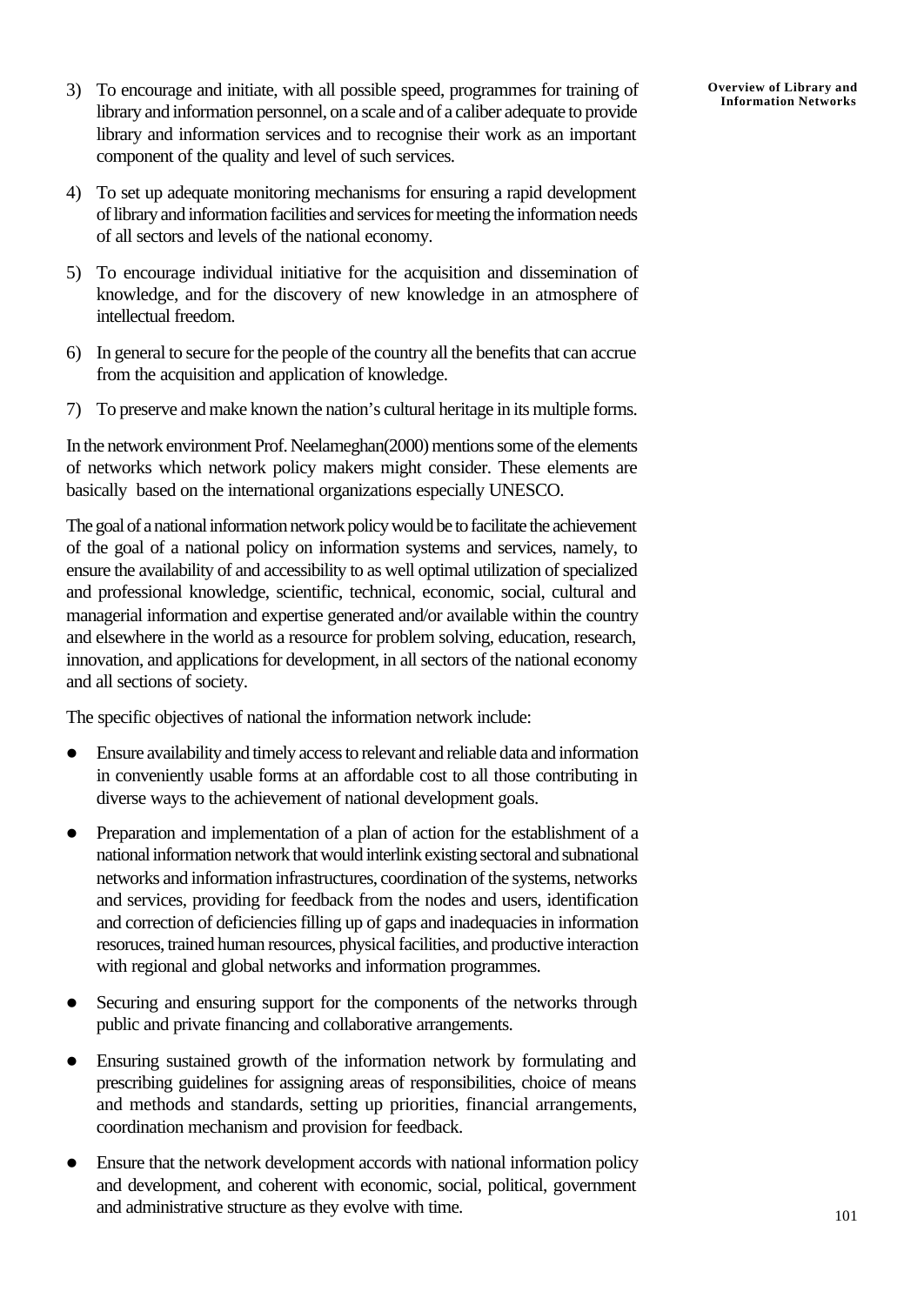- Coordination and compatibility among networks at different levels and also with overall national policies relating to information systems and services.
- Improve compatibility between various legislative measures and ordinances relating to national systems and services.
- Better responsiveness of the concerned entities to the implications of new developments in information and communication technologies.
- More effective participation in transitional and global information systems and networks.
- Efficient management and governance of information networks.

Information networks policies should be fully incorporated into national policies on information systems and services; the latter in turn should be fully incorporated into national development policies and plans so that the national information system and its components effectively support national social economic development efforts at different levels and, in turn receive adequate support from development plans and projects.

The key Elements of the National Policy on Information Networks include the following:

- 1) Identification of information resources in the country
- 2) Cataloguing, common communication and database formats and norms for cataloguing and profiling the resources for the resources.
- 3) Software and computer programmes for creating database and retrospective conversion of records.
- 4) Information communication technologies suitable for networking in the country's infrastructure environment.
- 5) Information processing and networking manpower-availability, training required and training facilities available.
- 6) Existing networks that may be interlinked.
- 7) Sharing of information resources, and services to be provided by the network.
- 8) Research and development to support network development.
- 9) Promotion and marketing of the network and its services.
- 10) Participation of the national network in regional and international information networks and systems.
- 11) National network coordination and governance agency

#### **Self-check Exercise**

- 1) Explain the concept of National information Policy for Library and information systems.
- **Note:** 1) Write your answer in the space given below.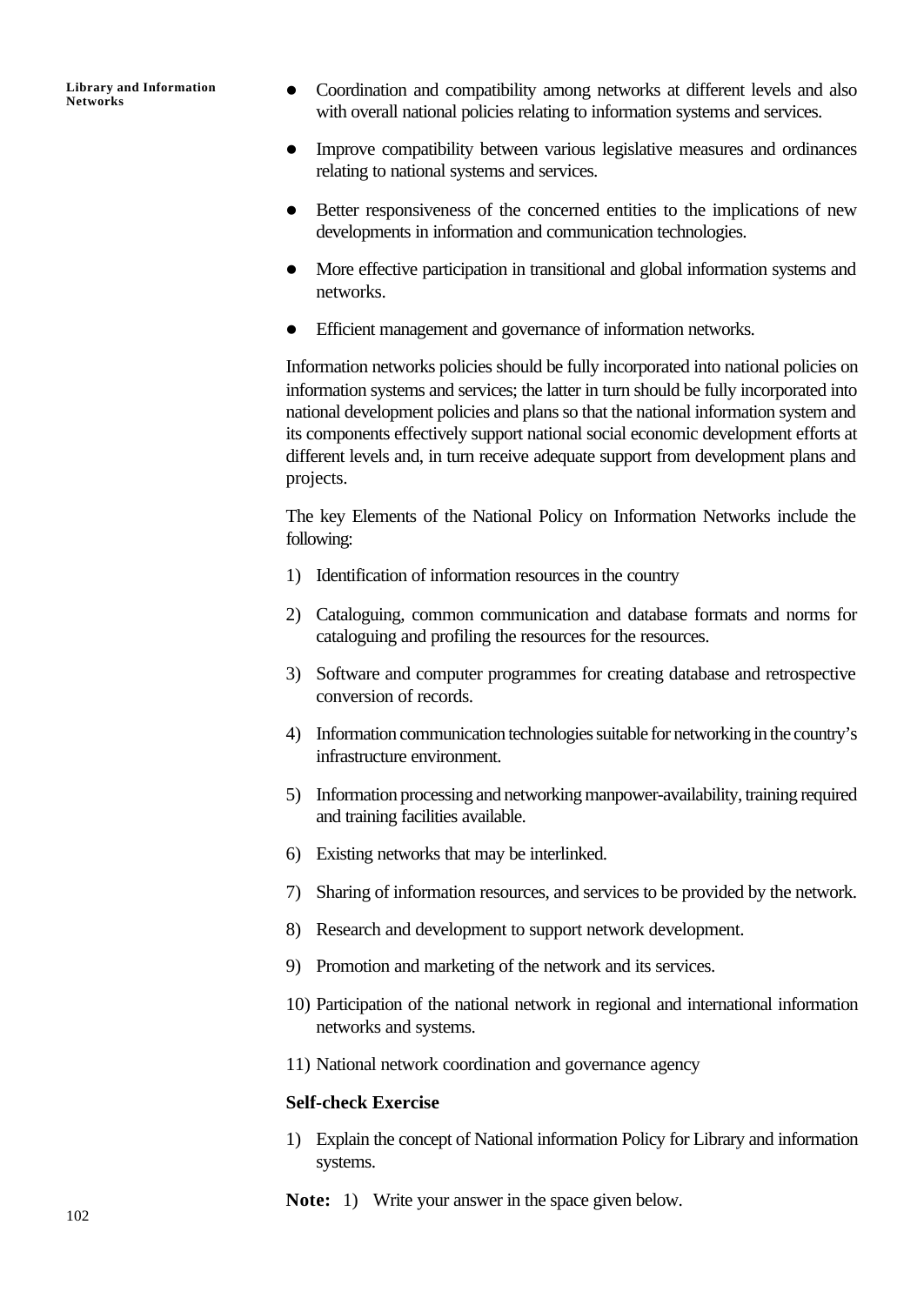..................................................................................................... ..................................................................................................... ..................................................................................................... ..................................................................................................... ..................................................................................................... .....................................................................................................

## **5.10 SUMMARY**

In this unit you have studied the basics of resource sharing, the concept, definition, areas and pre-requisites for resource sharing. The discussion on the role of library networks is discussed in the next unit of this block. Various published case studies give details of resource sharing in different countries. However the unit contains only a few case studies. Students may identifying more case studies for better understanding.

Resource sharing is like give-and-take operation. Libraries should facilitate mutual coordination in the use of materials and provide access to resources of their collection. Funding is to be provided to ensure an effective service. Subscription to journal collections should be based on mutual benefits. Necessary standards need to be followed for effective delivery of material. Activities need to be identified and necessary rules and regulations governing the activities are to be defined.

While each library will need to proceed at a pace suitable to its size, budget and expertise, it is simply a matter of taking the first step that will help build a resource sharing network at city, state, region or national level. As electronic systems continue to drop in price and interest in these systems continues to increase in our culture, libraries will enter into more and more networking partnerships to meet the information demands of individuals and groups neglected by the larger public and academic institutions. As opportunities for collaboration and world-wide information dissemination grow, so do the challenges for maintaining a system to meet the requirements of end users.

## **5.11 ANSWERS TO SELF CHECK EXERCISES**

1) Resource sharing has been used in different forms in different contexts. Library cooperation, inter-library loan, consortia, library networks, etc, are the terms used to mean resource sharing. Resource sharing in the context of library and information centres includes all types and forms of resources and servicespersonnel, equipments, facilities, etc.

Libraries have shared their resources for many decades through formal and informal agreements using traditional means. During the past two decades things have drastically changed due to more and more libraries automating their catalogues, acquiring resources in electronic form, and getting connected to one or the other networks. This has resulted in easy accessing of resources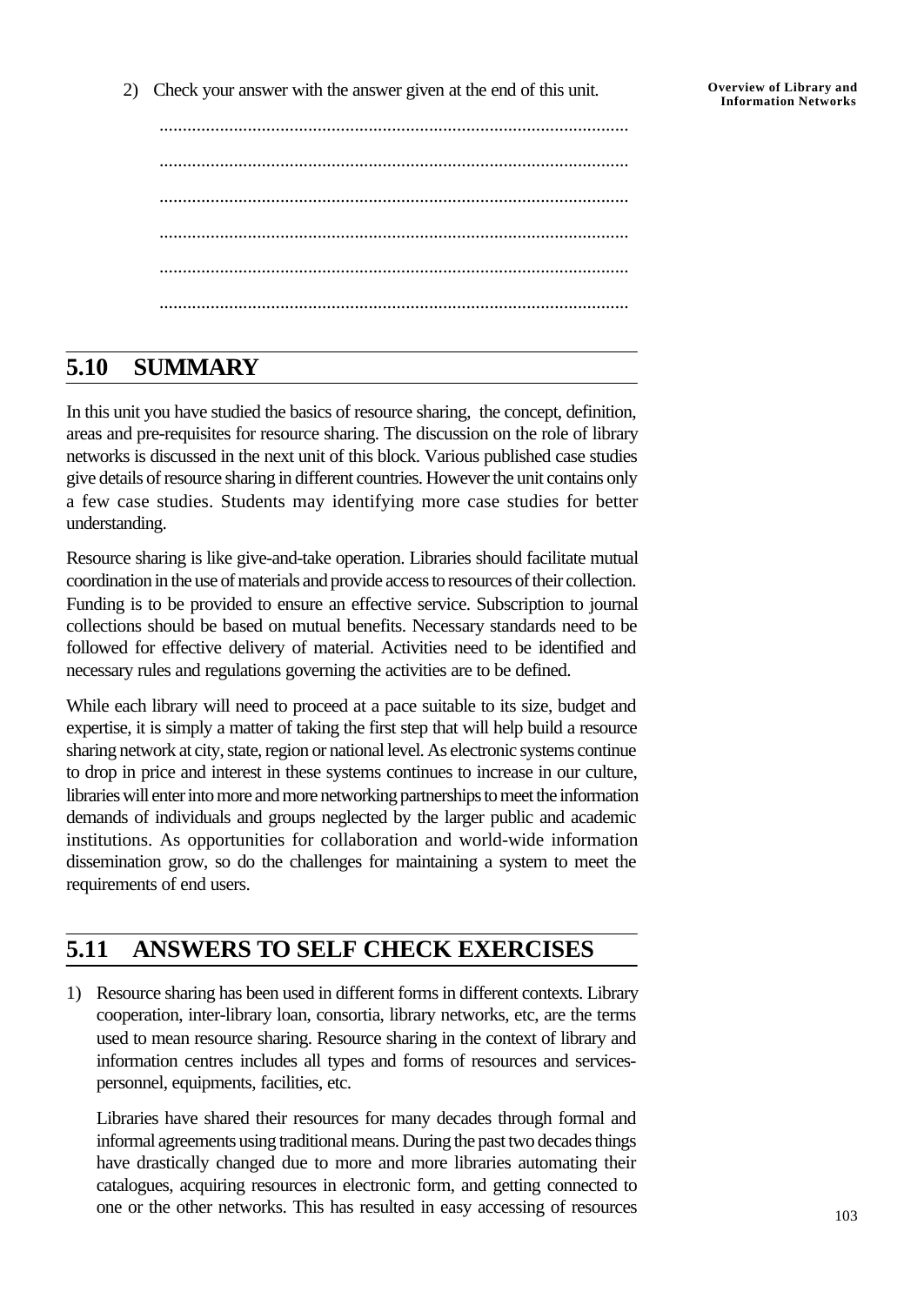from the remote nodes, adding a new dimension to the nature of library services. In a nutshell, resource sharing is a method of overcoming the limitations of individual libraries in respect of their resources by way of cooperation and coordination among participant libraries.

"Resource sharing is a sort of implied agreement amongst participating libraries wherein each participant is willing to share its resources with other members and in turn is privileged to share the resources of its partners."

The main objectives of resource sharing include:

- 1) Facilitating sharing of resources in an efficient, timely and cost effective manner.
- 2) Facilitating the enhancement of utilization of resources.
- 3) Promoting cooperative programmes and services of libraries.
- 4) Providing communication among the libraries.
- 5) Increasing the access base for users.
- 6) Avoiding duplication in resources.
- 7) Overall improvement in library services.
- 2) Some of the prominent areas which are widely practised and are of much relevance are:

**Union Catalogue** Preparation is the first step in resource sharing when two or more libraries agree to cooperate, they generally begin with preparation of a union catalogue of their holdings. These union catalogues will help the participating libraries in having access to the collections available in other libraries and in having resource sharing depending on requirement.

**Collection development** at the higher level is essential for developing a core collection that serves the immediate needs of their users. In this situation it is necessary that libraries cooperate in developing their collections. The objective of collection development is to help the libraries to identify and select the publications which are worthwhile for acquisition.

**Consortia** aim to achieve what the members of the group cannot achieve individually. A consortium means a "group of libraries come together with a common interest". Due to continuous increase in the electronic publications, libraries can have access to collections much more cheaply in they form a consortium.

**Document delivery and Inter-library Loan** Developments in storage and communication technology have made the process of document delivery more efficient through electronic means. In this era of networking and use of the Internet, the Inter- library process has become much more easy, reliable and time saving. Most of the ILL transactions take place at a very informal level, i.e., understanding between individuals rather than institutions. ILL policy and ILL code is most essential to achieve optimum results.

3) Libraries, information systems and services play a crucial role in education, research, literacy and overall socio-economic development. The formulation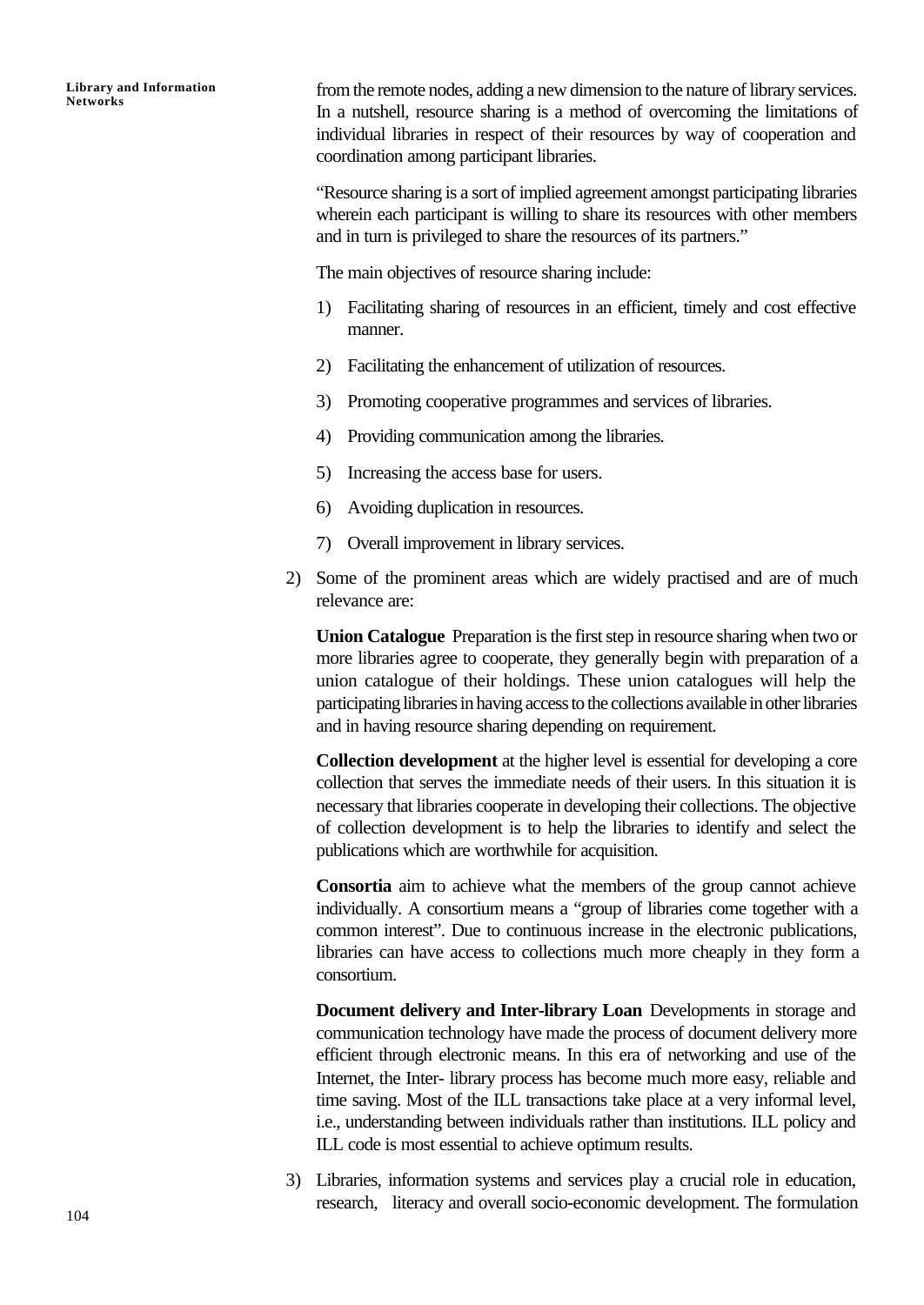and implementation of a national policy should be an integral part of the national development policy and should receive high priority. A policy is a set of principles and strategies which guide a course of action for the achievement of a given goal. The National Policy on Education, which was announced in 1986, has advocated a nation-wide movement for improvement of existing libraries and the establishment of new ones as well as for provision of library facilities to end users.

Library and information services are vital for all sectors of national activity. The availability of information expeditiously and pinpointedly supports decisionmaking processes at all levels. Relevant information accelerates the pace of national development. An informed citizen is an asset to a democratic system of government and proper utilization of information can improve the quality of citizens.

The main aims of the library and information policy are:

- 1) To foster, promote and sustain, by all appropriate means, the organisation, availability and use of information in all sectors of national activity;
- 2) To take steps for mobilising and upgrading the existing library and information systems and services and to initiate new programmes relevant to our national needs, taking advantage of the latest advances in information technology;
- 3) To encourage and initiate, with all possible speed, programmes for training of library and information personnel, on a scale and of a calibre adequate to provide the library and information services and to recognise their work as an important component of the quality and level of such services;
- 4) To set up adequate monitoring mechanisms for ensuring rapid development of library and information facilities and services for meeting the information needs of all sectors and levels of the national economy;
- 5) To encourage individual initiative for the acquisition and dissemination of knowledge, and for the discovery of new knowledge in an atmosphere of intellectual freedom;
- 6) In general to secure for the people of the country all the benefits that can accrue from the acquisition and application of knowledge; and
- 7) To preserve and make known the nation's cultural heritage in its multiple forms.

The goal of a national information network policy would be to facilitate the achievement of the goal of national policy on information systems and services namely to ensure the availability of and accessibility to, as well as optimal utilization of, specialized and professional knowledge, the scientific, technical, economic, social, cultural and managerial information and expertise generated and/or available within the country and elsewhere in the world as a resource for problem solving, education, research, innovation, and applications for development, in all sectors of the national economy and all sections of the society.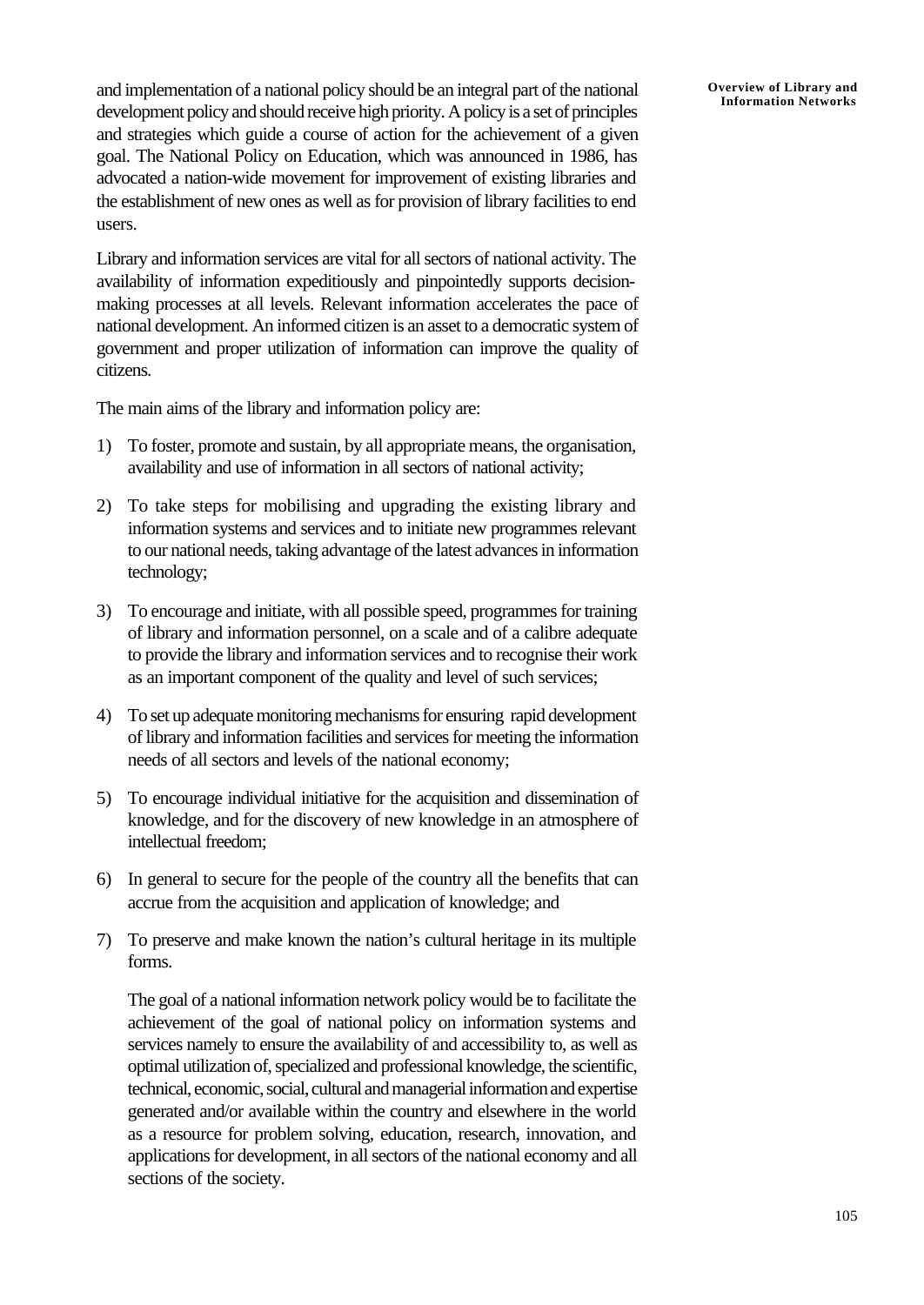### **Networks 5.12 KEYWORDS**

| <b>Acquisition</b>            | : The process of obtaining books and other materials<br>for the library collection; also, the books and other<br>materials added to the library collection.                                                                                                                                                                                                                                                                                              |
|-------------------------------|----------------------------------------------------------------------------------------------------------------------------------------------------------------------------------------------------------------------------------------------------------------------------------------------------------------------------------------------------------------------------------------------------------------------------------------------------------|
| <b>Collection Development</b> | : A planned process of selecting and acquiring library<br>materials to meet the needs of a library's<br>community. Cooperative collection development<br>refers to a group of libraries working together.                                                                                                                                                                                                                                                |
| <b>Inter-library Loan</b>     | : If a book or other item needed by a library user is<br>checked out or not available for some other reason,<br>or if the library does not own the item, a registered<br>borrower may have the privilege of filling out a form<br>at the Inter-library Loan Office or online to request<br>the item from another library. Some libraries permit<br>inter-library loan requests to be submitted<br>electronically via e-mail or on the World Wide<br>Web. |
| Network:                      | A structured arrangement of connecting devices<br>such as computer terminals, or libraries, created<br>for the purpose of communications, information<br>exchange, computer and cooperative services.                                                                                                                                                                                                                                                    |
| <b>Resource Sharing</b>       | : A cooperative arrangement among libraries to<br>make available the resources of a library for use<br>by the patrons of another library, usually through<br>inter-library loan or reciprocal borrowing.                                                                                                                                                                                                                                                 |
|                               | <b>Retrospective Conversion:</b> The conversion of previously cataloged library<br>materials to machine (computer) readable form.<br>Retrospective conversion is most often undertaken<br>in preparation for installation of a local automated<br>(circulation/catalogue) system or for a cooperative<br>resource-sharing project.                                                                                                                       |

## **5.13 REFERENCES AND FURTHER READING**

India. Lok Sabha Secretariat, "Background to evolving National Information Policy: Lok Sabha secretariat, new Delhi, 1987 39 p.

Knud, Larsen, National Bibliographic Service, Paris : UNESCO, 1953, P.56

Saibaba and Tamal Kumar Guha (2000). Resource Sharing through DDS amongst six IIT's and BARC libraries, CALIBER-2000, Chennai, Feb14-16, 2000, pp 3.215.

Shaheen Majid. et al Resource sharing among agricultural libraries in Malaysia Library Review, Vol 48 Issue 8, 1999.

Steve O'Connor Beyond cooperation in Australia Library Hi Tec, Vol 17 Issue 3, 1999.